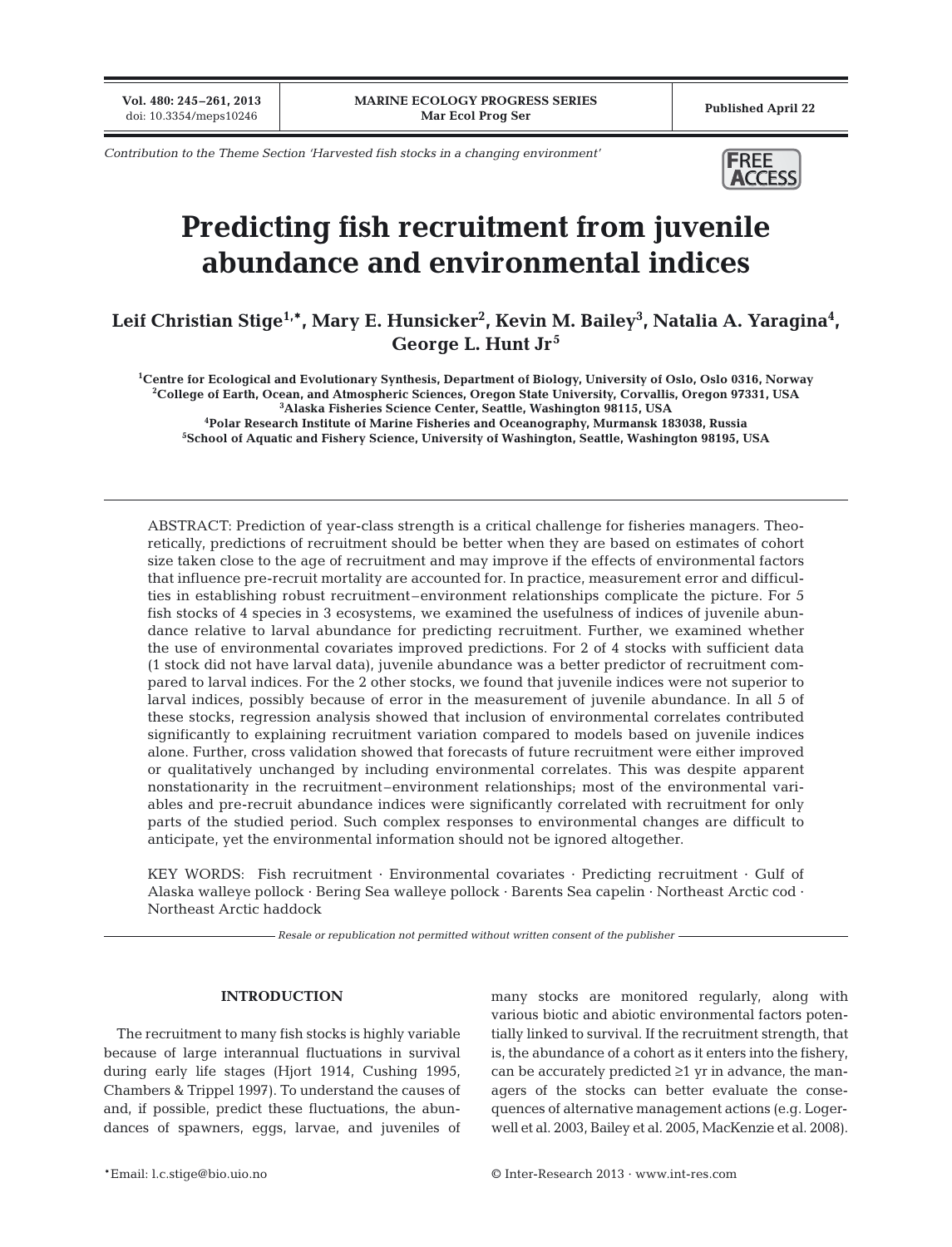Assuming that all measures of year-class strength are equally accurate, the closer the measurement is taken to the time of recruitment, the more likely it will provide an accurate index of recruitment (Bradford 1992). The vulnerability of egg and larval stages to environmental perturbations may further diminish their value as indices for predicting recruitment (Bailey et al. 2005, Houde 2008). For example, these stages may be particularly vulnerable to adverse temperatures, predation, and mismatch with prey because they lack sufficient behavioral mechanisms to respond to poor environmental conditions (e.g. Sinclair & Tremblay 1984, Houde 1994, Blood 2002, Beaugrand et al. 2003, Fiksen et al. 2007). Juvenile fish may be more resilient to environmental perturbation. They are larger and have more energy reserves than eggs or larvae, and they can search effectively for more favorable conditions (Sogard 1997). One may therefore expect that indices of juvenile abundance provide considerably better predictions of the eventual recruitment to a fishery than indices of eggs or larvae, unless egg or larval abundances are measured with much higher accuracy. It should be noted that large differences in measurement error are indeed possible, as very different survey types and gears are needed to survey different life-history stages, and each of these methods have different shortcomings, types of error, and other problems (Heath 1992, Godø 1998).

For any given pre-recruit life stage, it would also seem reasonable that the inclusion of environmental variables, such as water temperature and indices of predator or competitor abundance, should increase the ability to predict the survival of that life stage to recruitment. Understanding the effects of climate on fisheries has been a central research topic since the foundation of the International Council for the Exploration of the Sea (ICES) in 1902 (e.g. Cushing 1982, Beamish 1993, Alheit & Hagen 1997, Borja et al. 1998, Rothschild 2000, Drinkwater et al. 2005, Hollowed et al. 2011). In recent years, there has been an effort to develop models incorporating climate and other environmental indices for the prediction of recruitment (e.g. Chen & Ware 1999, Borja et al. 2008, MacKenzie et al. 2008, Andonegi et al. 2011, Mueter et al. 2011). For example, Zabel et al. (2011), working with bocaccio *Sebastes paucispinis* in the California Current system, found that a recruitment model, which included juvenile abundance and climate and the interaction of these factors, explained 68% of the recruitment variation, whereas a model with population density alone explained only 1.4% of the recruitment variance. Using cross validation (i.e. separating the data set into 'training' and 'testing' data sets and using the training data set to predict the response in the testing data set), Zabel et al. (2011) found that the interaction model was also better at predicting 'new' observations not used when estimating the parameters in the model. In the Barents Sea, a number of recruitment models have been developed for cod *Gadus morhua* that have included environmental variables, such as the yearly average temperature along the Kola line (0 to 200 m) and predator and prey biomasses (e.g. Hjermann et al. 2007, Dingsør et al. 2010). To assess accurately the stock size and advise corresponding catch limits for the management of this stock, analogous recruitment models are used to predict the recruitment of 3 yr olds to the fishery in the coming 3 yr (ICES 2010). In the management of most other stocks, environmental information is not routinely used (De Oliveira & Butterworth 2005), which can be partly explained by the difficulty in identifying recruitment–environment correlations that remain robust over time (Myers 1998).

For the present paper, we tested the hypothesis that indices of juvenile abundance are better predictors of recruitment than indices of earlier life stages for 3 fish species in the Barents Sea, 1 in the Gulf of Alaska, and 1 in the eastern Bering Sea. We also examined whether inclusion of environmental covariates of juvenile survival (e.g. predator and competitor abundance, prey availability, water temperature, and climate patterns) in the models of juvenile survival significantly improved both hindcasts and predictions of recruitment. We expected that predictions for 'new' observations are not necessarily better if the recruitment–environment cor relations are spurious or nonstationary. To detect nonstationarity, we investigated whether the correlations between recruitment on the one hand and the environmental indices and the early life stage abundance indices on the other were stable over time. To assess the predictive value of the environmental information, predictive models with and without environmental variables were developed for each year based only on data collected prior to the year predicted. We then examined how closely these 1 yr prior predictions matched the observations. By testing the same hypotheses for 5 different stocks, we aimed to disclose general patterns relating to the predictability of fish recruitment from pre-recruit abundance and environmental indices under the influence of measurement errors and uncertain or changing relationships between these indices and recruitment.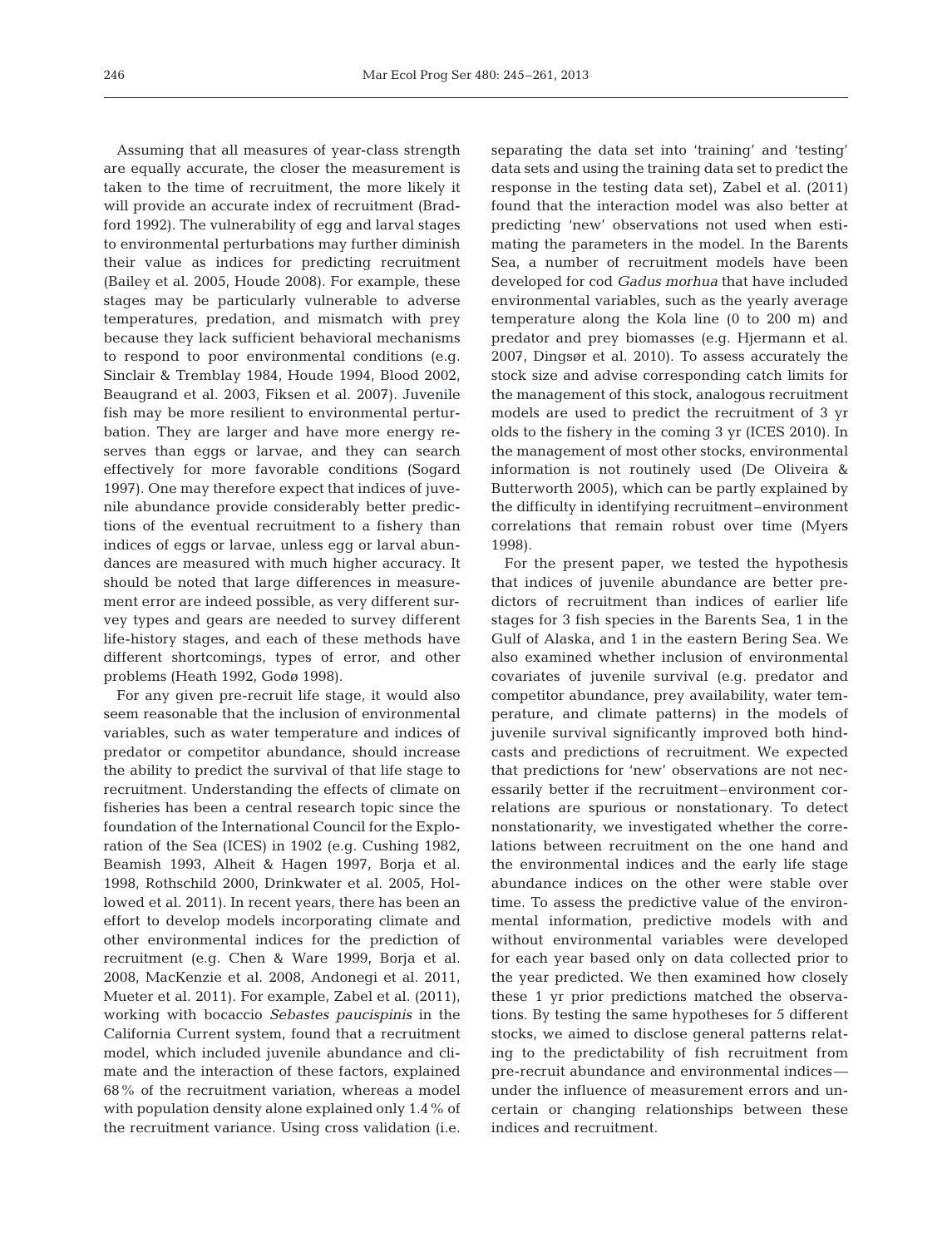## **MATERIALS AND METHODS**

#### **Data on fish abundance**

## Barents Sea cod, haddock, and capelin

To examine the relationships between indices at different life stages and recruitment of 3 fish stocks in the Barents Sea, we obtained data from several sources (Table 1). For northeast Arctic (NEA) cod *Gadus morhua* and NEA haddock *Melanogrammus aeglefinus*, we considered the following indices:

spawning stock biomass (SSB*t)*, egg abundance in April to May  $(E_t)$ , larval abundance in April to July  $(L_t)$ , Age 0 abundance in August to September  $(NO_t)$ , Age 1 and Age 2 abundances in January to March  $(N1_t$  and  $N2_t$ ), and recruitment at Age 3 year  $(R_t)$ . For the Barents Sea (BS) capelin *Mallotus villosus*, we considered spawning stock biomass (SSB*t)*, larval abundance in April to July  $(L_t)$ , Age 0 abundance in August and September  $(N\theta_t)$ , and recruitment in September to October at Age 1 year (*Rt)*. Sources and manipulation of abundance data for the Barents Sea stocks are described in Appendix 1.

Table 1. Description and sources of data used to examine the relationship between indices at different life stages and recruitment of 5 fish stocks in the Barents Sea (BS), the Gulf of Alaska (GOA), and the eastern Bering Sea (EBS). ATF: arrowtooth flounder; NEA: northeast Arctic; SST: sea surface temperature; SSB: spawning stock biomass

| Data type                       | Years             | Source                                           | Reference                                   |  |  |  |  |
|---------------------------------|-------------------|--------------------------------------------------|---------------------------------------------|--|--|--|--|
| <b>BS NEA cod and haddock</b>   |                   |                                                  |                                             |  |  |  |  |
| Eqq                             | 1959-1990         | Russian (PINRO) ichthyoplankton surveys          | Mukhina (1992), Mukhina et al. (2003)       |  |  |  |  |
| Larvae                          | 1959-1990         | Russian (PINRO) ichthyoplankton surveys          | Mukhina (1992), Mukhina et al. (2003)       |  |  |  |  |
| Age $0$                         | 1966-2009         | International 0-group surveys                    | ICES (2007), (2010), their Table 1.2        |  |  |  |  |
| Age 1 and Age 2                 | 1981-2008         | Norwegian acoustic surveys                       | ICES (2010), their Tables A2 & B3           |  |  |  |  |
| Recruitment (Age 3)             | 1962-2009         | VPA stock assessment                             | ICES (2010), their Tables 3.25 & 4.18       |  |  |  |  |
| <b>SSB</b>                      | 1959-2008         | VPA stock assessment                             | ICES (2010), their Tables 3.25 & 4.18       |  |  |  |  |
| Predator (Age 3-6 NEA cod)      | 1946-2010         | VPA stock assessment                             | ICES (2010), their Table 3.22               |  |  |  |  |
| <b>BS</b> capelin               |                   |                                                  |                                             |  |  |  |  |
| Larvae                          | $1959 - 2009$     | Combined from Russian (PINRO)                    | Mukhina (1992), Mukhina et al. (2003),      |  |  |  |  |
|                                 | except 2007, 2008 | ichthyoplankton surveys and<br>Norwegian surveys | ICES (2010), their Table 9.4                |  |  |  |  |
| Age $0$                         | 1965-2009         | International 0-group surveys                    | ICES (2007), (2010), their Table 1.2        |  |  |  |  |
| Recruitment (Age 1)             | 1973-2010         | September-October acoustic surveys               | ICES (2010), their Table 9.6                |  |  |  |  |
| <b>SSB</b>                      | 1959-2009         | September-October acoustic surveys               | ICES (2010), their Table 9.6                |  |  |  |  |
| Predator (Age 1-2 herring)      | 1973-2009         | VPA stock assessment                             | ICES (2010), their Table 9.6                |  |  |  |  |
| Mean December to March          | 1921-2009         | <b>PINRO</b>                                     | Tereshchenko (1996), www.pinro.ru           |  |  |  |  |
| temperature; 0-200 m at Kola    |                   |                                                  |                                             |  |  |  |  |
| <b>GOA</b> pollock              |                   |                                                  |                                             |  |  |  |  |
| Larvae                          | 1979-2008;        | NOAA Fisheries Echo Integration                  | Bailey (2000), Zhang et al. (2010)          |  |  |  |  |
|                                 | except 1980, 1984 | trawl survey                                     |                                             |  |  |  |  |
| Age 1 and Age 2                 | $1981 - 2008$     | NOAA Fisheries acoustic survey                   | Dorn et al. (2010), their Table 1.10        |  |  |  |  |
| except 1982, 1987, 1999         |                   |                                                  |                                             |  |  |  |  |
| Recruitment (Age 4)             | 1977-2009         | NOAA Fisheries stock assessment                  | Dorn et al. (2010), their Table 1.17        |  |  |  |  |
| <b>SSB</b>                      | 1977-2009         | NOAA Fisheries stock assessment                  | Dorn et al. (2010), their Table 1.18        |  |  |  |  |
| Predator (Age 3+ ATF)           | 1977-2009         | NOAA Fisheries stock assessment                  | Turnock & Wilderbuer (2009),                |  |  |  |  |
|                                 |                   |                                                  | their Table 7.9                             |  |  |  |  |
| Mean April to June SST          | 1977-2009         | <b>NOAA Climate Diagnostics Center</b>           | www.cdc.noaa.qov/cdc/reanalysis/            |  |  |  |  |
| <b>EBS</b> pollock              |                   |                                                  |                                             |  |  |  |  |
| Age 1 and Age 2                 | 1982-2010         | NOAA Fisheries groundfish trawl survey           | Ianelli et al. (2010), their Table 1.12     |  |  |  |  |
| Recruitment (Age 4)             | 1976-2009         | NOAA Fisheries stock assessment                  | Ianelli et al. (2010), their Table 1.21     |  |  |  |  |
| <b>SSB</b>                      | 1976-2010         | NOAA Fisheries stock assessment                  | Ianelli et al. (2010), their Table 1.23     |  |  |  |  |
| Predator (Age 1+ ATF)           | 1977-2010         | NOAA Fisheries stock assessment                  | Wilderbuer et al. (2010), their Table 6.10  |  |  |  |  |
| Predator (Age 3+ pollock)       | 1977-2010         | NOAA Fisheries stock assessment                  | Ianelli et al. (2010), their Table 1.23     |  |  |  |  |
| Predator (Age 0+ Pacific cod)   | 1977-2010         | NOAA Fisheries stock assessment                  | Thompson et al. (2010), their Table 2.25a   |  |  |  |  |
| Predator (Age 3+ flathead sole) | 1977-2010         | NOAA Fisheries stock assessment                  | Stockhausen et al. (2010), their Table 8.15 |  |  |  |  |
| Mean May SST                    | 1948-2010         | NOAA Bering Climate                              | www.beringclimate.noaa.gov                  |  |  |  |  |
| Ice cover index                 | 1979-2008         | NOAA Bering Climate                              | www.beringclimate.noaa.gov                  |  |  |  |  |
|                                 |                   |                                                  |                                             |  |  |  |  |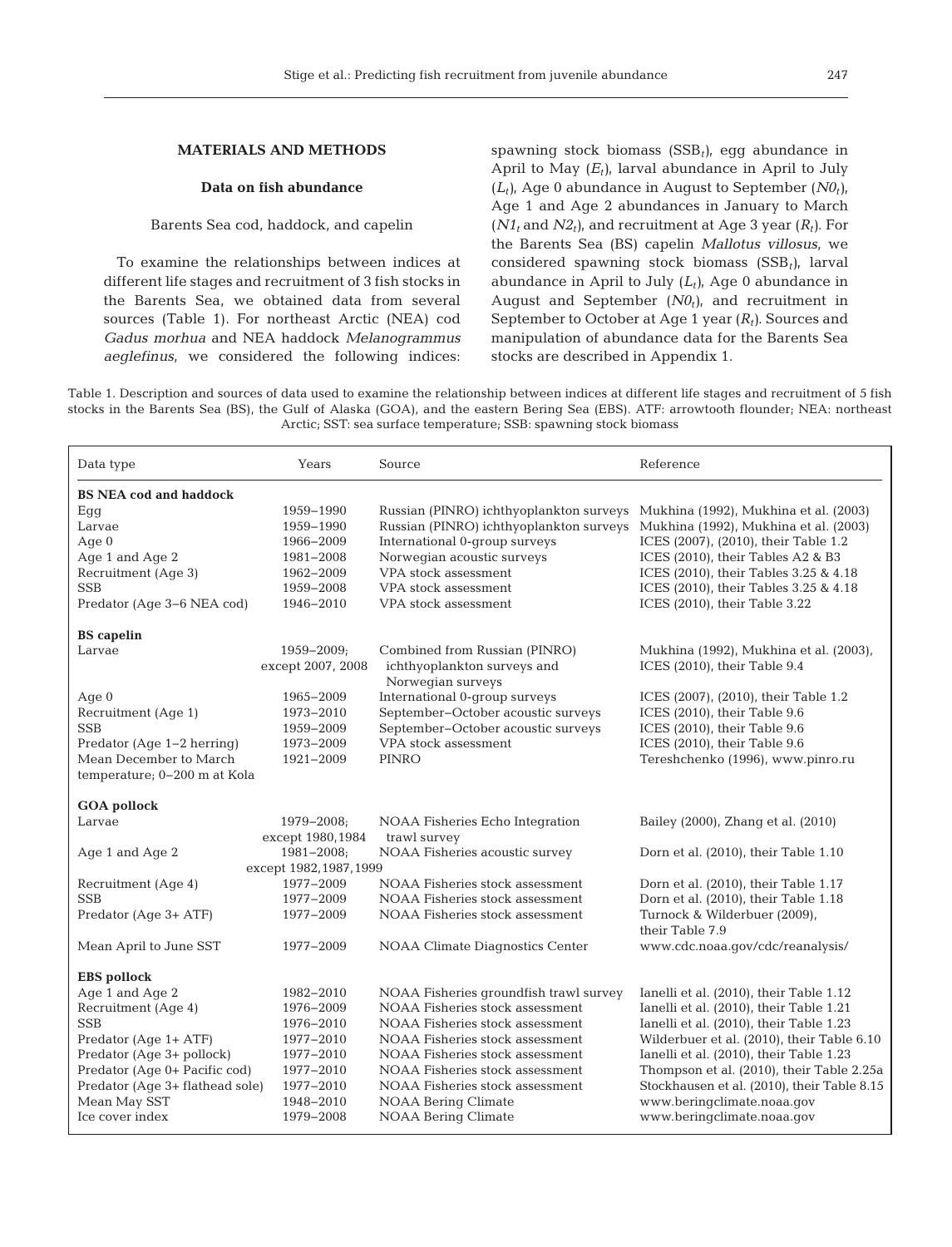## Gulf of Alaska and eastern Bering Sea walleye pollock

We examined the relationship between indices at different life stages and recruitment of walleye pollock *Theragra chalcogramma* in the Gulf of Alaska (GOA) and Eastern Bering Sea (EBS). We defined recruits  $(R_t)$  as Age 4 pollock because that is the age at which pollock start to recruit to the fishery in most years. For the GOA, we used abundance estimates available for pollock larvae  $(L_t)$ , juveniles  $(N1_t;$  Age 1 and *N2t*: Age 2), spawning stock biomass (SSB*t)*, and recruits (Table 1). Sources, manipulation, and assumptions concerning pollock larvae data are described by Bailey (2000) and Zhang et al. (2010). For the EBS, we used indices of  $N1_t$ ,  $N2_t$ ,  $SSB_t$ , and  $R_t$  (Table 1). Pollock  $L_t$  indices are not available for the EBS.

#### **Environmental correlates**

We focused on temperature and predator abundance as the main environmental correlates (Table 1). Water temperatures (integrated water column or sea surface temperature [SST]) were used as the main oceanographic correlates because fish are ectothermic organisms, with temperature strongly influencing all life stages. Moreover, temperatures are the most frequently recorded environmental parameters with available long-term time series. Temperatures during the spawning season were used in the analyses, except for the Barents Sea stocks, where temperature for the winter following spawning correlated more strongly with recruitment. The environmental covariates considered for the different stocks are listed below (see Table 1 for data sources).

#### Barents Sea cod, haddock, and capelin

(1) COD3−6*,t*: ln(abundance) of cod aged 3 to 6 yr was used as an index of a key predator on juvenile cod and haddock (following e.g. Stige et al. 2010).

(2) HER1−2*,t*: ln(biomass) of Age 1 and 2 herring *Clupea harengus* was used as an index of a key predator/competitor of juvenile capelin (e.g. Stige et al. 2010).

(3) TEMP<sub> $t$ </sub>: For a climate index for all 3 stocks, we used the integrated water column temperature at 0 to 200 m depth at the Kola section (70.5 to 72.5° N, 33.5° E) in the south-central Barents Sea. Annual mean winter temperatures for 1921 to 2006 were computed from monthly averages of December (year *t)* through March (year *t* +1) temperatures. Kola temperature correlates positively to recruitment of all 3 species (e.g. Stige et al. 2010).

#### Gulf of Alaska walleye pollock

(1) ATF*t*: ln(abundance) of arrowtooth flounder *Atheresthes stomias*, an index of potential predation. Arrowtooth flounder is the dominant groundfish species in the GOA, and it exerts a significant predation pressure on juvenile walleye pollock (Bailey 2000, Dorn et al. 2010). Only arrowtooth flounder was used as predation index in the GOA because of its overwhelming abundance there.

(2)  $SST_t$ : mean April to June SST, derived from average monthly temperatures interpolated across a longitude band in the GOA from 155.6° W to 157.5° W centered at latitude 56.2° N (data source: A. Macklin, Pacific Marine Environmental Laboratory, Seattle, WA, pers. comm., www.cdc.noaa.gov/cdc/reanalysis).

#### Eastern Bering Sea walleye pollock

(1) PRED*t*: ln(total abundance) of adult walleye pollock (Age 3+), arrowtooth flounder (Age 1+), Pacific cod *Gadus macrocephalus* (Age 0+), and flathead sole *Hippoglossoides elassodon* (Age 3+) (an index of an aggregate of potential predators; Aydin et al. 2007).

(2)  $SST_t$ : mean May SST. A relationship between EBS pollock recruitment and SST was reported by Quinn & Niebauer (1995).

(3) ICE $_t$ : sea ice cover index.

#### **Modeling and statistical analyses**

#### Correlation analysis

To determine the predictive value of abundance indices representative of different early life stages, we computed the correlations between the recruitment  $(\ln(R_t))$  and each of the alternative indices (ln(SSB*t−a)*, ln(*Et−a)*, ln(*Lt−a)*, ln(*N0t−a)*, ln(*N1t−a*+1*)*, ln(*N2t−a+*2), where *a* is the recruitment age).

To explore if and how the correlation between recruitment and early life-stage abundance or environmental indices varied over time, we computed correlations between interannual variability in re cruitment and the different indices in 15 yr moving windows and displayed the results graphically. That is, we sliced the time-range into overlapping time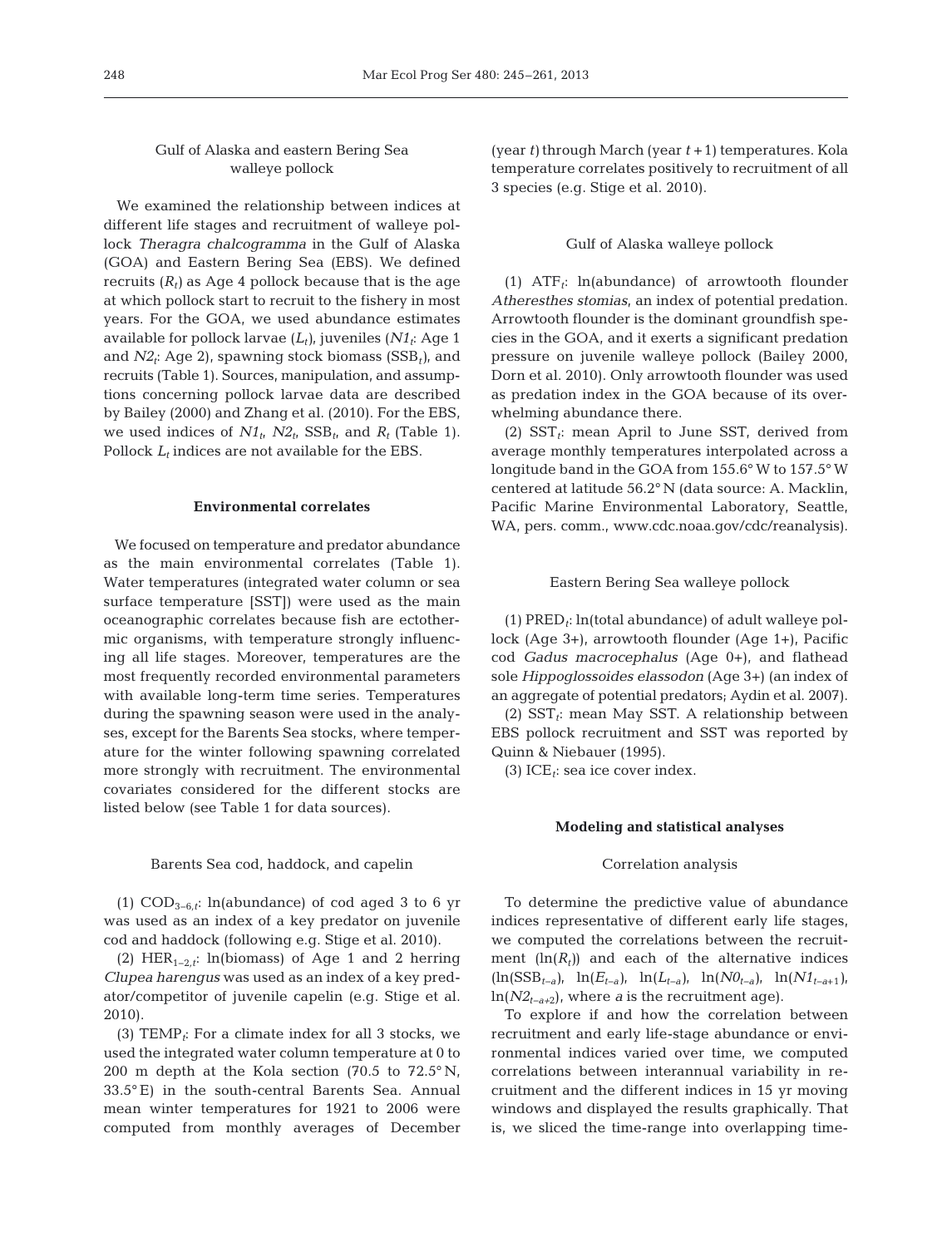slots of 15 yr (years  $1, ..., 15$ ; years  $2, ..., 16$ ; ...; years (*n* − 14),…, *n*), computed the correlation for each time-slot, and plotted the resulting series of correlation coefficients against the mid-year of the time-slots.

#### Baseline and environmental recruitment models

To quantify the extent to which the incorporation of environmental indices improved recruitment prediction models, we focused on the survival from the juvenile stage to recruitment. For results to be comparable across stocks, we selected the earliest available post-larval index for each stock, that is,  $N\theta_t$  for BS capelin, NEA cod, and NEA haddock and  $N1<sub>t</sub>$  for GOA and EBS walleye pollock. We considered ordinary least-squares linear regression models of the general form (here exemplified with the  $N_0$  juvenile index and a recruitment age of 3 yr, as for NEA cod):

$$
\ln(R_t) = \alpha_0 + \alpha_1 \ln(NO_{t-3}) + \beta_1 \text{ ENV1}_{t-3} + \beta_2 \text{ ENV2}_{t-3} + \dots + \varepsilon_t
$$
\n(1)

Here,  $N\theta_t$  and  $R_t$  are abundance indices as defined earlier, ENV1*t*, ENV2*t*, … are environmental indices that might potentially influence recruitment (i.e. TEMP*t*−3 and COD3−6,*t*−3 for NEA cod and NEA haddock; TEMP<sub>t−1</sub> and HER<sub>1−2,t−1</sub> for BS capelin; SST<sub>t−4</sub> and ATF*t*−4 for GOA walleye pollock; SST*t*−4, ICE*t*−4, and PRED<sub>*t*−4</sub> for EBS walleye pollock),  $\alpha_0$ ,  $\alpha_1$ ,  $\beta_1$ ,  $\beta_2$ ,... are coefficients estimated from the data, and  $\varepsilon_t$  is an independent and normally-distributed error term with a mean of zero and a standard deviation of σ. The parameter  $\alpha_0$  is the intercept, 1 –  $\alpha_1$  quantifies the strength of density dependence, and  $β_1$ ,  $β_2$ ,... quantify the environmental effects (e.g. Stige et al. 2010). Note that for simplicity, we assumed a loglinear relationship between past and present cohort size (a 'Gompertz' model). To check for strong departures from this assumption (e.g. reduced  $R_t$  at high *N0*<sub>t−3</sub> because of overcompensatory density dependence), we inspected plots of model residuals vs. ln(*N0t*−3). As these residual diagnostics (not shown) failed to reveal any systematic departures, we deemed the model formulation sufficient for our purposes.

We compared 2 alternative formulations of the model above. In the 'baseline' model, no environmental covariates were included, so that the model simplified to the following relation:

$$
\ln(R_t) = \alpha_0 + \alpha_1 \ln(N\theta_{t-3}) + \varepsilon_t \tag{2}
$$

In the 'environmental' model, the covariates were selected using an information theoretic approach: we started with a model with all terms included (Eq. 1), then removed (or added back) terms one by one until we found the model formulation that provided the lowest value of Akaike's information criterion corrected for small sample size  $(AIC_C; Hurvich & Tsai$ 1989).

#### Measuring hindcast strength

To measure the performance of the 2 alternative model formulations, the baseline and the environmental, we considered both hindcast and forecast strengths. The hindcast strength of a model refers to the degree to which the model can reproduce the observed pattern in the response retrospectively, whereas the forecast strength refers to its ability to make accurate predictions for observations not used when fitting the model. The contribution of the environmental information to the hindcast strength was measured by the difference in explained variance  $(R<sup>2</sup>)$  between the baseline and the environmental models, fitted to the maximum year range for which both environmental and abundance information was available for each stock (from 23 to 41 yr; see Table 3). An *F*-test was used to test whether this difference in  $R<sup>2</sup>$  was statistically significant (as this test required nested models, the juvenile index was added back to the environmental models prior to testing if this variable had been removed during  $AIC_C$  selection). Further, the difference in  $AIC<sub>C</sub>$  was used to indicate which model provided the best compromise between explanatory power and model parsimony. In principle, the difference in  $AIC_C$  should also indicate which model would make the best predictions for new observations (Burnham & Anderson 2002), but that is not necessarily correct if the model assumptions are not met, for example, if the relationship between the response and the predictors change over time (i.e. in the presence of nonstationarity).

## Measuring forecast strength

To assess the forecast strengths of the baseline and environmental models, we computed 1 yr prior predictions using a sequential approach. We compared 2 approaches to forecast recruitment, one based on juvenile indices ( $N\theta_t$  or  $N\theta_t$ ) alone and one that considers environmental information. For each year from the 11th year onward for each stock, 2 regression models were constructed based on the data from the years collected up until that point. The first was the 'baseline' model (Eq. 2). The second was the 'envi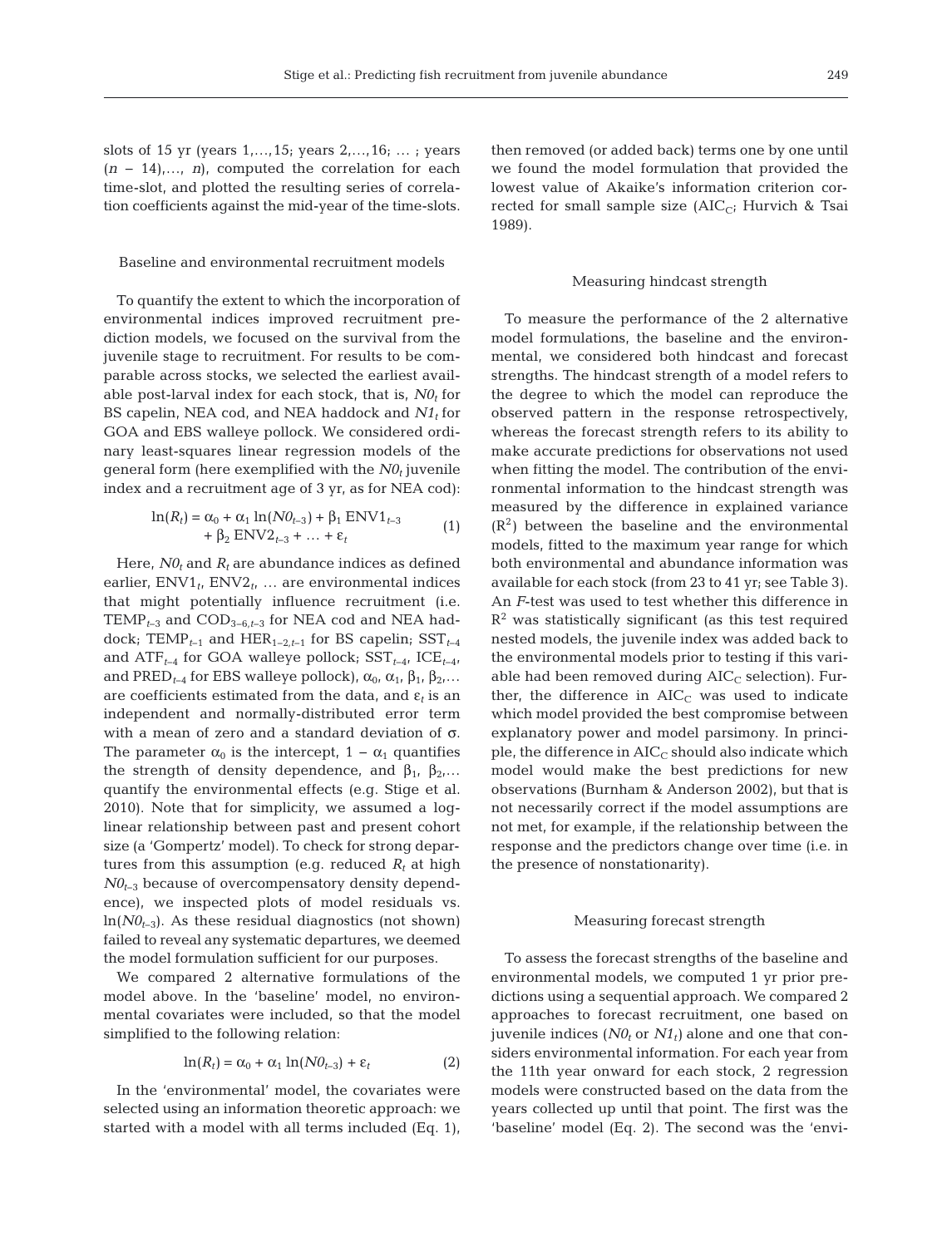ronmental' model, with the terms selected based on  $AIC_C$ . From each model, the next year's recruitment was forecast, i.e. the 11th observation was predicted based on the first 10 yr with observations, the 12th observation based on first 11 yr, etc. The selection of terms to be included in the environmental model was repeated for each year. To reduce identifiability problems, the model selection was modified slightly from that described above (see 'Baseline and environmental recruitment models'), in that model selection started with a model with no predictors instead of one with all terms. This way, we obtained 2 time series of predictions, one from the baseline model and one from the environmental model, which were compared to the observations by calculating  $\mathbb{R}^2$ (calculated as the correlation coefficient squared), root-mean-square error (RMSE) and mean absolute prediction error (MAPE). Both RMSE and MAPE measure the 'typical' differences between predicted and observed recruitment, with RMSE being more influenced by the extreme values. As the RMSE values were not normally distributed, a bootstrap test was used to assess whether the difference in RMSE between the 2 modeling approaches was statistically significant from zero. We generated a bootstrap distribution of the test statistic by sampling with replacement the time series of predictions and observations 10 000 times, each sample being of the same size as the original series.

Only linear and additive effects of the environmental variables were considered in the statistical models used to forecast or hindcast recruitment. Quantification of nonlinear and nonadditive effects demands long time series and was not feasible with the forecasting approach used here, starting with only 10 yr

of data on which to base the first prediction (see above). Moreover, we wanted to assess to what degree simple, linear approaches might still be helpful, even if the true effects of the environmental factors are likely to be considerably more complex than modeled. The programming environment R was used for all statistical analyses (R Development Core Team 2010). The R code and data used for the analyses are available in an electronic supplement that accompanies the online version of the paper (see Supplement at www.int-res.com/articles/suppl/m480p245\_ [supp/\)](http://www.int-res.com/articles/suppl/m480p245_supp/).

#### **RESULTS**

#### **Use of egg and larvae surveys vs. juvenile surveys**

Our examination of the hypothesis that measurement at a late life stage should provide an equally good or better prediction of recruitment than measurements at earlier life stages revealed mixed results. Estimates of recruitment for some stocks showed an improved prediction when older ages of pre-recruits were used, while for some other stocks, indices of larval abundance were better predictors of recruitment than later life stages (Table 2, Figs. 1 & 2). Among the Barents Sea stocks, capelin supported our hypothesis: the Age 0 index was more strongly correlated with recruitment than was the larval index and spawning stock biomass (Table 2, Fig. 1). However, for NEA cod and NEA haddock, the larval index, counterintuitively, was more strongly correlated with recruitment than was the Age 0 index (Table 2, Fig. 1). When looking at the whole series of indices for NEA

Table 2. Correlations between recruitment and early life-stage abundance indices for 5 fish stocks (see Table 1 for abbreviations). Spawning stock biomass (SSB) quantifies egg production potential. The values are product–moment correlation coefficients, calculated for the same years for each row in the table (except the first row for GOA walleye pollock). Correlations for different year ranges are shown for some stocks because of limited overlap among time series (Table 1). \*p < 0.05, \*\*p < 0.01, \*\*\*p < 0.001

| <b>Stock</b>                                                                                                                                                                                                                           |                      | Correlation coefficient |              |                      |                 |                      | n (years)       | Year range                         |
|----------------------------------------------------------------------------------------------------------------------------------------------------------------------------------------------------------------------------------------|----------------------|-------------------------|--------------|----------------------|-----------------|----------------------|-----------------|------------------------------------|
|                                                                                                                                                                                                                                        | <b>SSB</b>           | Eggs                    | Larvae       | Age $0$              | Age 1           | Age $2$              |                 |                                    |
| NEA cod                                                                                                                                                                                                                                | $0.42*$<br>$0.67***$ | $0.61**$                | $0.61**$     | $0.47*$<br>$0.50**$  | $0.68***$       | $0.70***$            | 25<br>27        | 1966-1990<br>1980-2006             |
| NEA haddock                                                                                                                                                                                                                            | 0.33<br>$0.46*$      | 0.17                    | $0.63***$    | $0.46*$<br>$0.78***$ | $0.56**$        | $0.94***$            | 25<br>27        | 1966-1990<br>1980-2006             |
| BS capelin                                                                                                                                                                                                                             | 0.00                 |                         | 0.32         | $0.71***$            |                 |                      | 35              | 1973-2009                          |
| GOA walleye pollock                                                                                                                                                                                                                    | $0.49**$<br>0.41     |                         | 0.19<br>0.07 |                      | $0.49*$<br>0.45 | $0.64***$<br>$0.54*$ | $23 - 25$<br>19 | $1979 - 2005^a$<br>$1982 - 2005^a$ |
| EBS walleye pollock                                                                                                                                                                                                                    | $-0.31$              |                         |              |                      | $0.72***$       | $0.48*$              | 25              | 1981-2005                          |
| <sup>a</sup> Missing larval data for years 1980 and 1984 and missing Age 1 and Age 2 data for years 1982, 1987, and 1999. Only the<br>correlations in the second row for GOA walleye pollock are calculated for exactly the same years |                      |                         |              |                      |                 |                      |                 |                                    |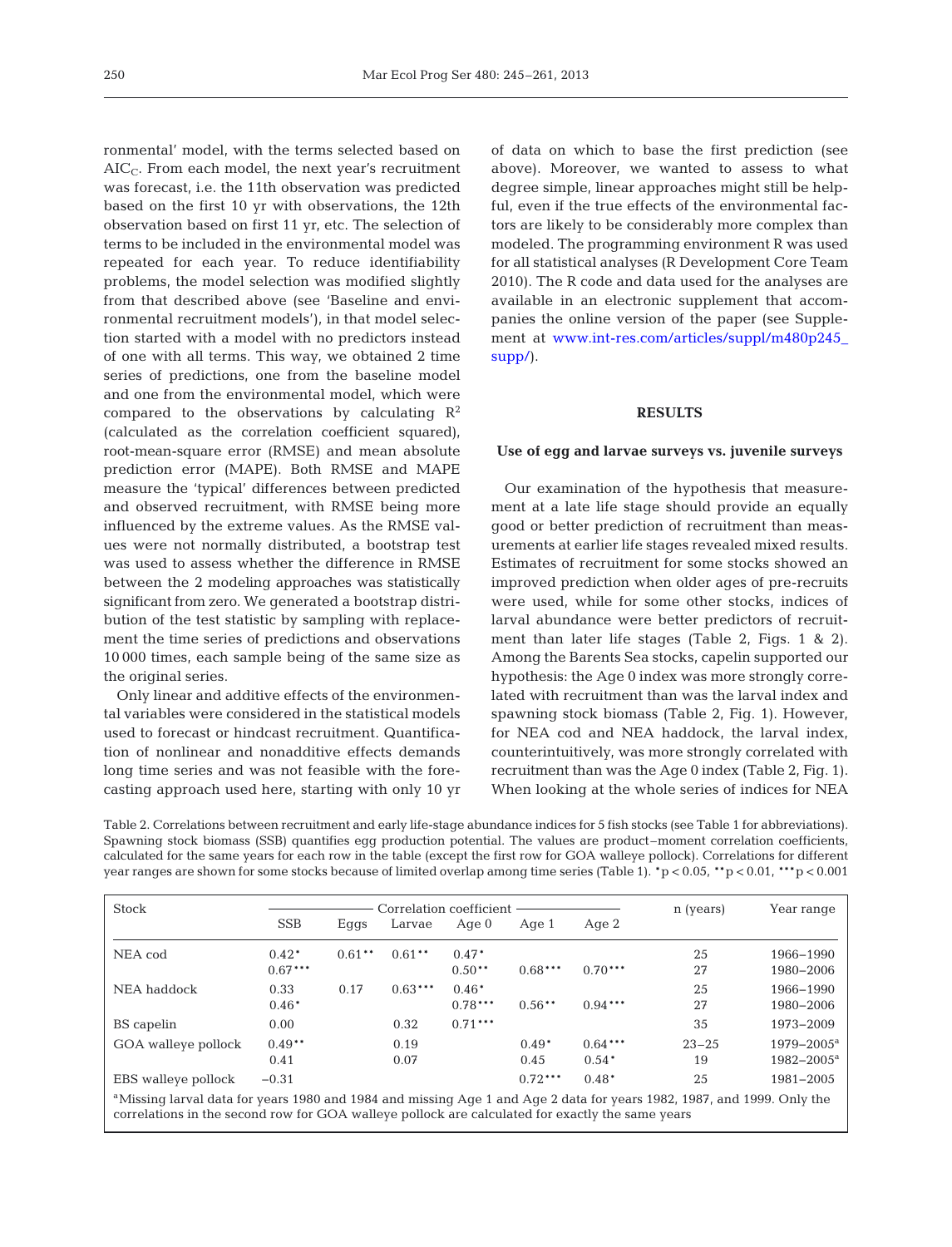

Fig. 1. Temporal change in the correlations between recruitment and early life-stage abundance indices for (a) NEA cod, (b) NEA haddock, and (c) BS capelin. Correlation coefficients (r) were calculated for 15 yr moving windows centered at the *x*-axis values. The symbols indicate with which early life-stage abundance index recruitment  $(ln(R<sub>t</sub>))$  was correlated (*E*: eggs, *L*: larvae, *N0*: Age 0, *N1*: Age 1, *N2*: Age 2; see 'Materials and methods' for details). Broken lines:  $r =$ 0. Stippled lines:  $r = \pm 0.51$ . The 15 yr correlations larger than  $\pm 0.51$  are statistically significant (p < 0.05, ignoring autocorrelation)

cod and haddock, from spawning stock biomass, to the egg, larval, and Age 0, 1, and 2 indices, there seems to be a tendency toward stronger correlations with recruitment for the later life stages, but with the correlations for the Age 0 (and for haddock, Age 1) indices being somewhat weaker than expected from such a pattern (Table 2) and with the ranking of the indices, in terms of their correlation with recruitment, varying with time (Fig. 1).



Fig. 2. Temporal change in correlations between walleye pollock recruitment and early life-stage abundance indices in the (a) Gulf of Alaska and (b) eastern Bering Sea. Correlation details as in Fig. 1

In the GOA, walleye pollock recruitment was most strongly correlated with the Age 2 index, followed by the Age 1 index, spawning stock biomass, and the larval index (Table 2). Fig. 2 supports this finding and also shows that there is some variation in the correlation of pollock life stage abundances and recruitment over time. Our GOA pollock results thus mostly agree with those of the BS capelin in that measurements of later life stages provided better predictions of recruitment (the exception being the lower correlation when going from spawning stock biomass to the larval index). In the EBS, we do not have larval pollock data. However, we found that the Age 1 index was strongly correlated with recruitment and, counter to that expected, more strongly correlated with recruitment than the Age 2 index (Table 2, Fig. 2).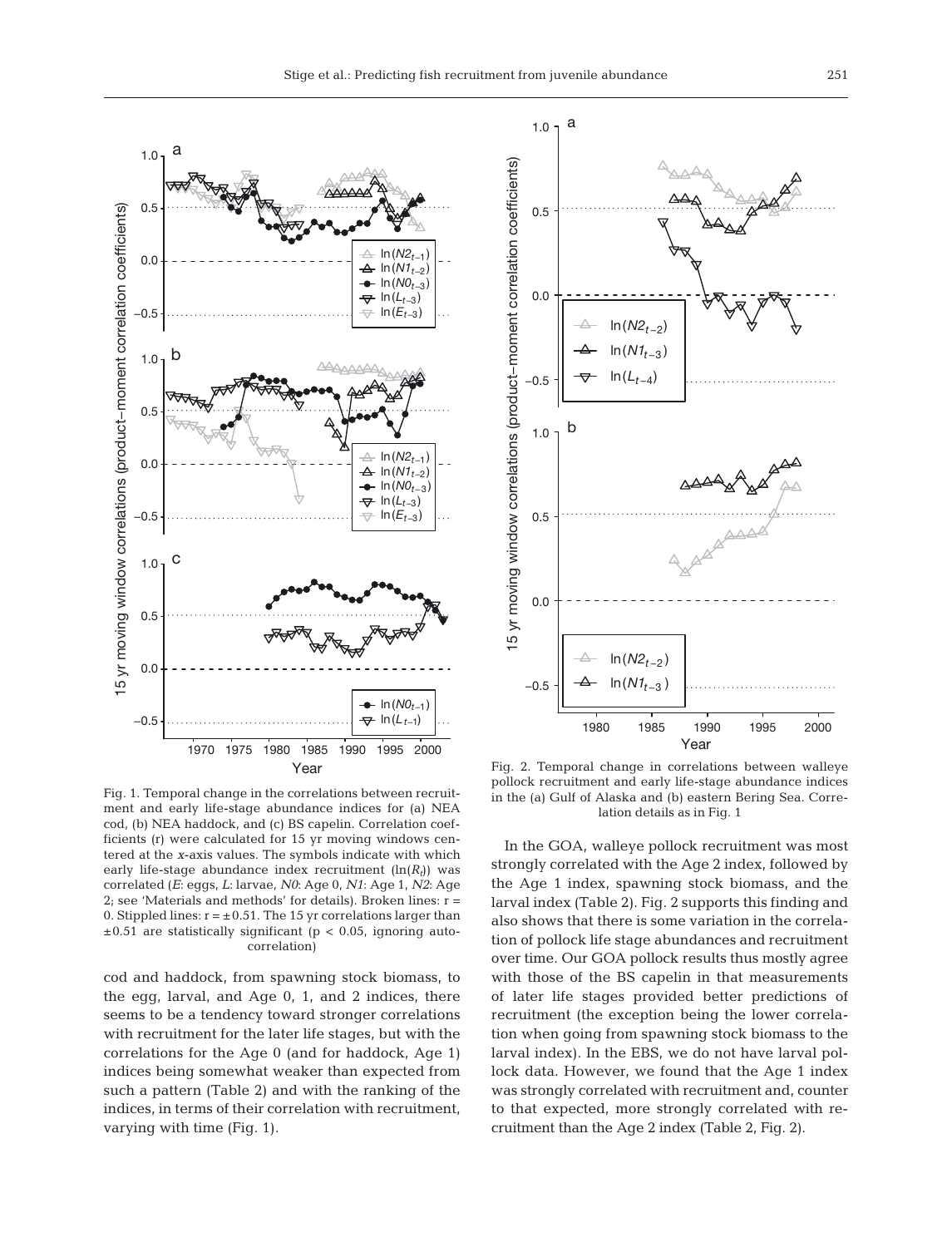## **Temporal stability of correlations between pre-recruit indices and recruitment**

In all stocks examined, the correlations between indices of pre-recruit abundances and recruitment strength varied over time, with the relationship in some stocks reversing sign (Figs. 1 & 2). For example, for NEA cod in the Barents Sea, the Age 0 recruitment correlation was stronger toward the start and end of the period studied and non-significant in the intervening period (Fig. 1a). In comparison, the corresponding correlation for NEA haddock (Fig. 1b) showed 2 periods with non-significant correlations (around the early 1970s and 1990s), while that for BS capelin was statistically significant throughout the period studied (Fig. 1c).

For walleye pollock in the GOA and EBS, most correlations between pollock early life stages and recruitment varied considerably over time (Fig. 2). The one exception was the correlation between Age 1 pollock and pollock recruitment in the EBS (Fig. 2b). That relationship was strong (correlation coefficient > 0.5) for the duration of the time series. In the GOA, walleye pollock showed a positive correlation between larvae and recruitment in the 1980s, but the correlation weakened and became negative in the 1990s (Fig. 2a), a pattern similar to that found by Bailey (2000).

## **Inclusion of environmental correlates in hindcasts and forecasts**

The results of applying linear regression models to explain recruitment variation using juvenile indices, with and without the addition of environmental correlates, are presented in Table 3. In all cases, both the  $R^2$  and the AIC<sub>C</sub> of the model were substantially improved with the addition of the environmental correlates. With these encouraging results, we then examined forecasts using a sequential approach to compute predictions for 'new' observations not used when fitting the model.

#### Barents Sea cod, haddock, and capelin

Environmental variables (TEMP for cod and haddock,  $HER_{1-2}$  for capelin) significantly improved hindcasts for all 3 Barents Sea stocks tested (Table 3). This was also true when the analysis was restricted to the range of years for which forecast strength was assessed (left-side columns in Table 4; here also COD3−6, representing cannibalism, was selected for cod). The strength of the correlations between the environmental variables and recruitment varied with time, however (Fig. 3), potentially reducing the value of the environmental indices as predictors of recruitment.

In the Barents Sea, forecasts of 'new' observations from the 11th sampling year onward showed that forecasts were significantly improved by utilizing environmental information for the NEA haddock (right-side columns in Table 4, Fig. 4). For this stock, the inclusion of the environmental correlates resulted in higher correlations between predictions and observations  $(R^2$  increasing from 0.44 to 0.64), 23% lower RMSE, and 20% lower MAPE (Table 4). For the NEA cod and the BS capelin, the inclusion of environmental correlates resulted in no practical difference in forecast strength  $\langle$  <4% change in RMSE and MAPE; Table 4, Fig. 4).

Table 3. Contribution of environmental variables to the hindcast strength of statistical models describing the interannual fluctuations in the recruitment to 5 fish stocks (see Table 1 for abbreviations). Baseline model: linear regression model with juvenile abundance index  $(N0<sub>t</sub>$  or  $N1<sub>t</sub>$ ) the only predictor. Environmental model: covariates (juvenile abundance and environmental indices) were selected using an information theoretic approach. Akaike's information criterion corrected for small sample size ( $AIC_C$ ).  $\Delta AIC_C$ : difference in  $AIC_C$  between the baseline and the environmental model; negative values mean stronger statistical support of the environmental model. By considering environmental information, from 12.6% (for BS Capelin) to 24.0% (for GOA walleye pollock), more of the variance in recruitment  $(R^2)$  could be explained. \*p < 0.05, \*\*p < 0.01, \*\*\*p < 0.001; for improvement in model fit by inclusion of environmental variables

| Stock               | n (years) | Baseline model                     | $\mathbb{R}^2$ | Environmental model                              | $R^2$ | $\triangle AIC_c$ |
|---------------------|-----------|------------------------------------|----------------|--------------------------------------------------|-------|-------------------|
| NEA cod             | 41        | $\ln(R_{t+3}) \sim \ln(N\theta_t)$ | 0.338          | $ln(R_{t+3}) \sim ln(N\theta_t) + \text{TEMP}_t$ | 0.509 | $-9.9***$         |
| NEA haddock         | 41        | $\ln(R_{t+3}) \sim \ln(N\theta_t)$ | 0.395          | $ln(R_{t+3}) \sim \text{TEMP}_t$                 | 0.620 | $-19.0***$        |
| BS capelin          | 37        | $\ln(R_{t+1}) \sim \ln(N\theta_t)$ | 0.494          | $\ln(R_{t+1}) \sim \ln(NO_t) + HER_{1-2,t}$      | 0.616 | $-7.8**$          |
| GOA walleye pollock | 23        | $\ln(R_{t+4}) \sim \ln(N1_t)$      | 0.235          | $ln(R_{t+4}) \sim ln(N1_t) + ATF_t$              | 0.475 | $-6.0**$          |
| EBS walleye pollock | 25        | $\ln(R_{t+4}) \sim \ln(N1_t)$      | 0.524          | $ln(R_{t+4}) \sim ln(N1_t) + PRED_t + ICE_t$     | 0.671 | $-3.8*$           |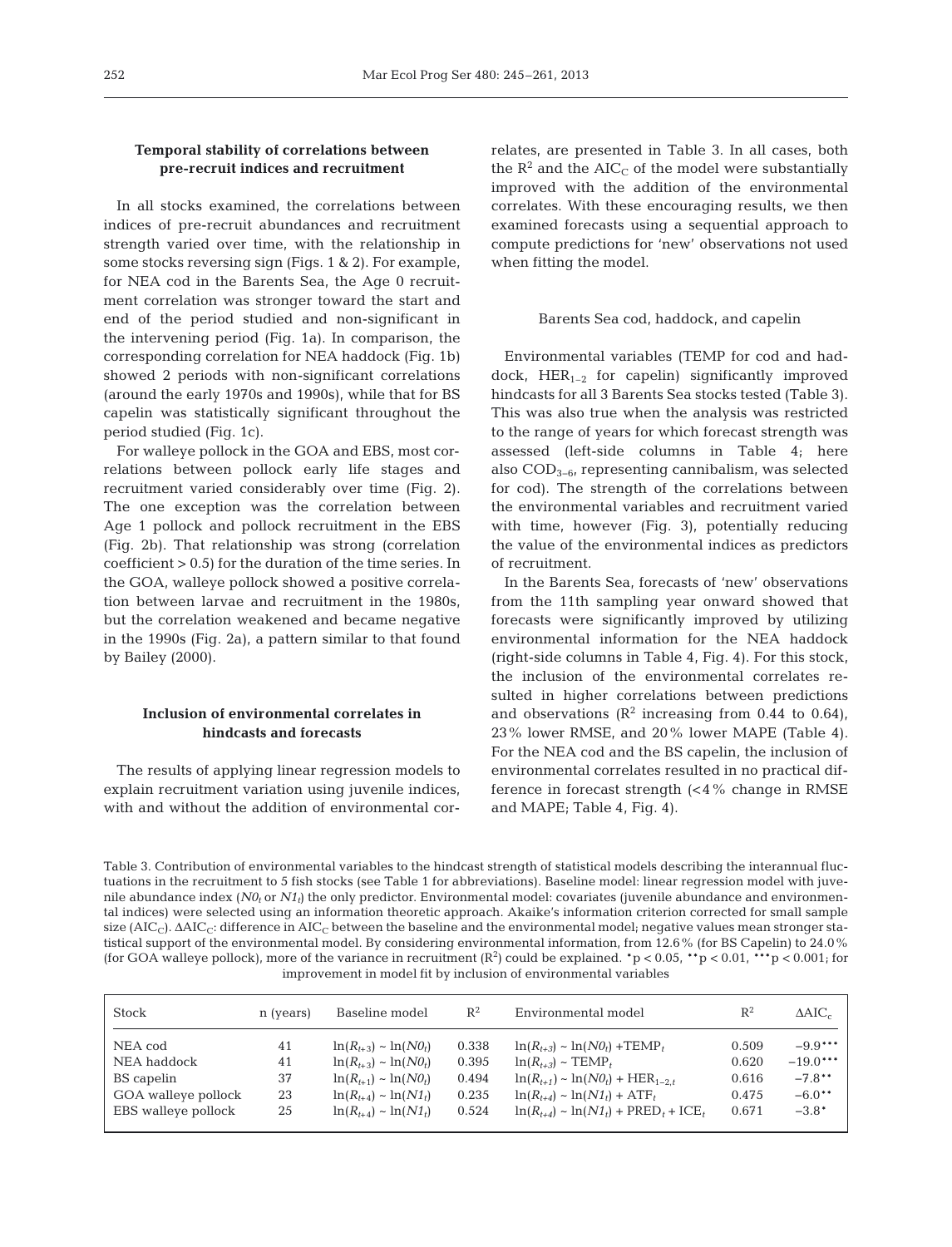Table 4. The contribution of environmental variables to both hindcast and forecast strengths of recruitment models for 5 fish stocks (see Table 1 for abbreviations). Hindcast strength: results of linear regression models as in Table 3, but excluding the first 10 yr (note resulting smaller sample size compared to Table 3). The predictor variables selected in the environmental models differed from Table 3 in that COD3−6,*<sup>t</sup>* and ln(N*t*) were selected as additional variables for NEA cod and haddock, respectively, while ATF<sub>t</sub> and PRED<sub>t</sub> were not selected for GOA and EBS walleye pollock, respectively. Forecast strength: results of linear regression models as in Table 3, used to make 1 yr prior predictions from Year 11 onwards. Figs. 4 & 6 show which variables were selected for the environmental model for each year and stock.  $R^2$ : explained proportion of variance. RMSE: root-mean-square prediction error. MAPE: mean absolute prediction error. Lower RMSE and MAPE values are better. (\*)p < 0.10, \*p < 0.05, \*\*p < 0.01, \*\*\*p < 0.001; for improvement in model fit or predictions by inclusion of environmental variables (hindcast: *F*-test, forecast: bootstrap test)

| <b>Stock</b>        |                                     | Hindcast strength<br>Baseline<br>model | Environ.<br>model         | Forecast strength<br>Baseline<br>model | Environ.<br>model       | $\mathbf n$<br>(years) |
|---------------------|-------------------------------------|----------------------------------------|---------------------------|----------------------------------------|-------------------------|------------------------|
| NEA cod             | $R^2$<br><b>RMSE</b><br><b>MAPE</b> | 0.33<br>0.50<br>0.41                   | 0.63<br>$0.37***$<br>0.27 | 0.17<br>0.57<br>0.45                   | 0.35<br>0.55<br>0.44    | 31                     |
| NEA haddock         | $R^2$<br><b>RMSE</b><br><b>MAPE</b> | 0.60<br>0.81<br>0.64                   | 0.73<br>$0.67***$<br>0.53 | 0.44<br>1.01<br>0.81                   | 0.64<br>$0.78*$<br>0.65 | 31                     |
| BS capelin          | $R^2$<br><b>RMSE</b><br><b>MAPE</b> | 0.46<br>1.02<br>0.81                   | 0.52<br>$0.96(*)$<br>0.79 | 0.39<br>1.17<br>0.92                   | 0.38<br>1.19<br>0.97    | 27                     |
| GOA walleye pollock | $R^2$<br><b>RMSE</b><br><b>MAPE</b> | 0.47<br>0.62<br>0.51                   | 0.47<br>0.62<br>0.51      | 0.40<br>0.97<br>0.84                   | 0.34<br>0.85<br>0.75    | 13                     |
| EBS walleye pollock | $R^2$<br><b>RMSE</b><br><b>MAPE</b> | 0.66<br>0.39<br>0.33                   | 0.75<br>$0.33(*)$<br>0.24 | 0.65<br>0.45<br>0.39                   | 0.63<br>0.44<br>0.38    | 15                     |

Gulf of Alaska and eastern Bering Sea walleye pollock

In developing the best model for hindcasting and forecasting walleye pollock recruitment in the GOA, we examined the value of 2 environmental indices, a predation index that was Age 3+ arrowtooth flounder abundance, and an index of SST. The correlation between recruitment and the predation index varied considerably over time, while the correlation be tween recruitment and temperature started with a positive relationship that gradually weakened and became negative (Fig. 5a). The correlation between EBS pollock recruitment and all initial environmental indices also varied considerably over time (Fig. 5b). The sea ice cover index was positively correlated with recruitment, whereas the correlation between temperature and recruitment was at first positive and then became negative. The correlation between predation and recruitment was relatively strong and stable until the early 1990s and subsequently decreased (Fig. 5b).

In the GOA, the addition of environmental variables (specifically, ATF) improved the hindcasts of walleye pollock recruitment (Table 3), although not when tested on the more restricted year range, when no environmental variables were selected (Table 4). Forecasts of GOA walleye pollock recruitment with

and without the inclusion of environmental correlates show that, by accounting for environmental information, our predictions of pollock recruitment were generally closer to the observed values for the last years of the present study. For the earlier years, the forecasts were identical because no environmental covariates were selected in the 'environmental' model (Fig. 6). This finding is supported by the (nonsignificantly) 12% lower RMSE and the 11% lower MAPE in the model with environmental predictors (Table 4).

Similar to that observed for species in the other ecosystems, environmental indices (specifically, PRED and ICE) improved the hindcasts of walleye pollock recruitment in the EBS (Table 3). This was also the case when tested on the more restricted year range (but here, only SST was selected among the environmental variables; Table 4). Forecasts of EBS walleye pollock recruitment using indices of Age 1 abundance, with or without environmental correlates, showed a strong match in both the pattern and the magnitude with observed recruitment values (Fig. 6, Table 4). As for the NEA cod and the BS capelin, the inclusion of environmental correlates resulted in no practical difference in forecast strength, neither to the better nor the worse  $\left( < 4 \% \right)$ change in RMSE and MAPE).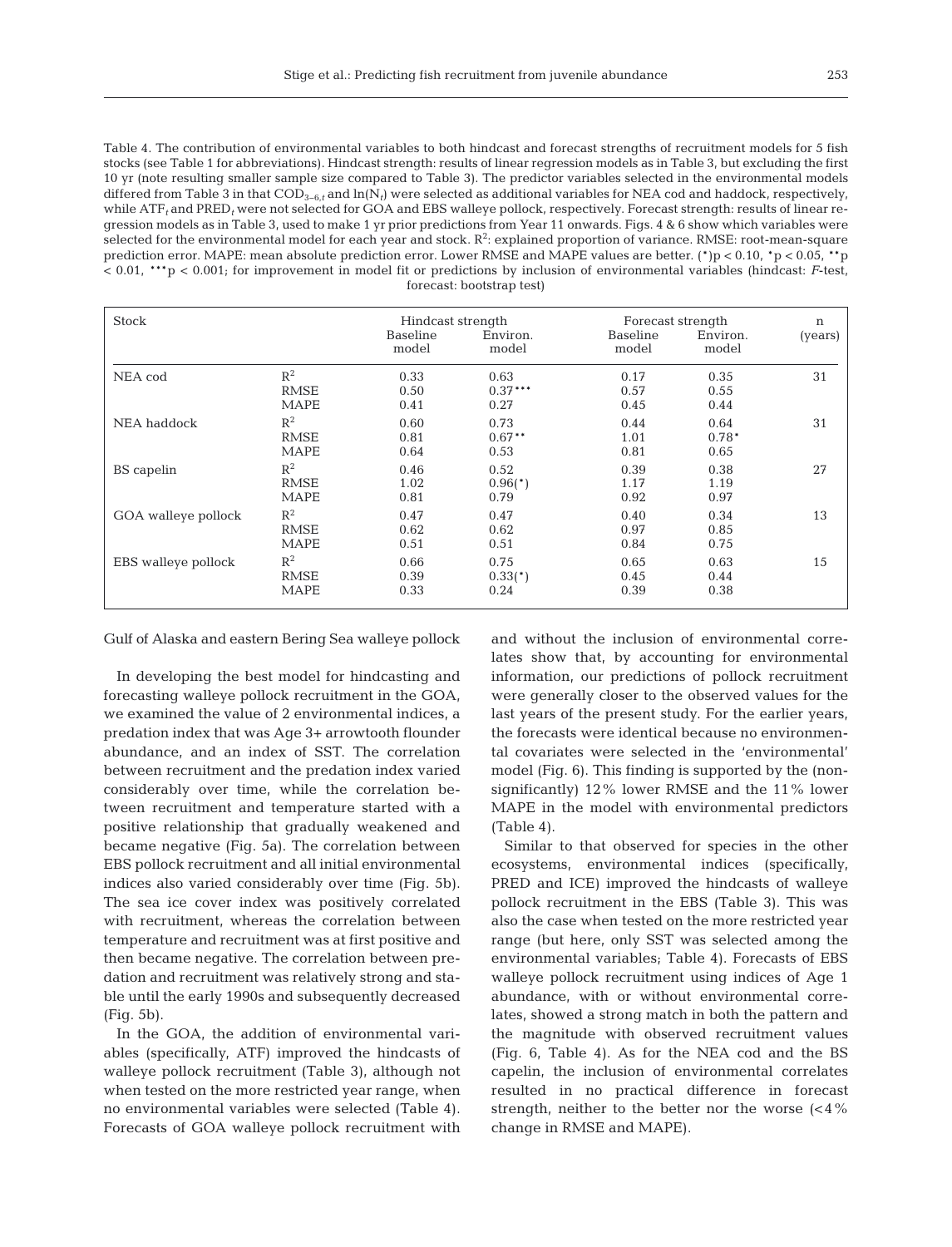

Fig. 3. Temporal change in correlations between recruitment and environmental indices for (a) NEA cod, (b) NEA haddock, and (c) BS capelin. Correlation details as in Fig. 1. TEMP: integrated water column temperature,  $\text{COD}_{3-6}$ : Age 3 to 6 cod abundance

## **DISCUSSION**

Our results suggest that large and variable measurement errors and nonstationary dynamics are the rule rather than the exception in investigations of fish recruitment. Determining the predictive value of alternative pre-recruit abundance and environmental indices then remains an empirical question, which we have assessed using a comparative approach for 5 fish stocks.



Fig. 4. Observed recruitment time series and recruitment forecast from early life-stage abundance and environmental indices for (a) NEA cod, (b) NEA haddock, and (c) BS cape lin. Models and variables as detailed in Tables 3 & 4. The horizontal lines near the lower end of each panel indicate when each variable (Age 0 and environmental) entered the environmental models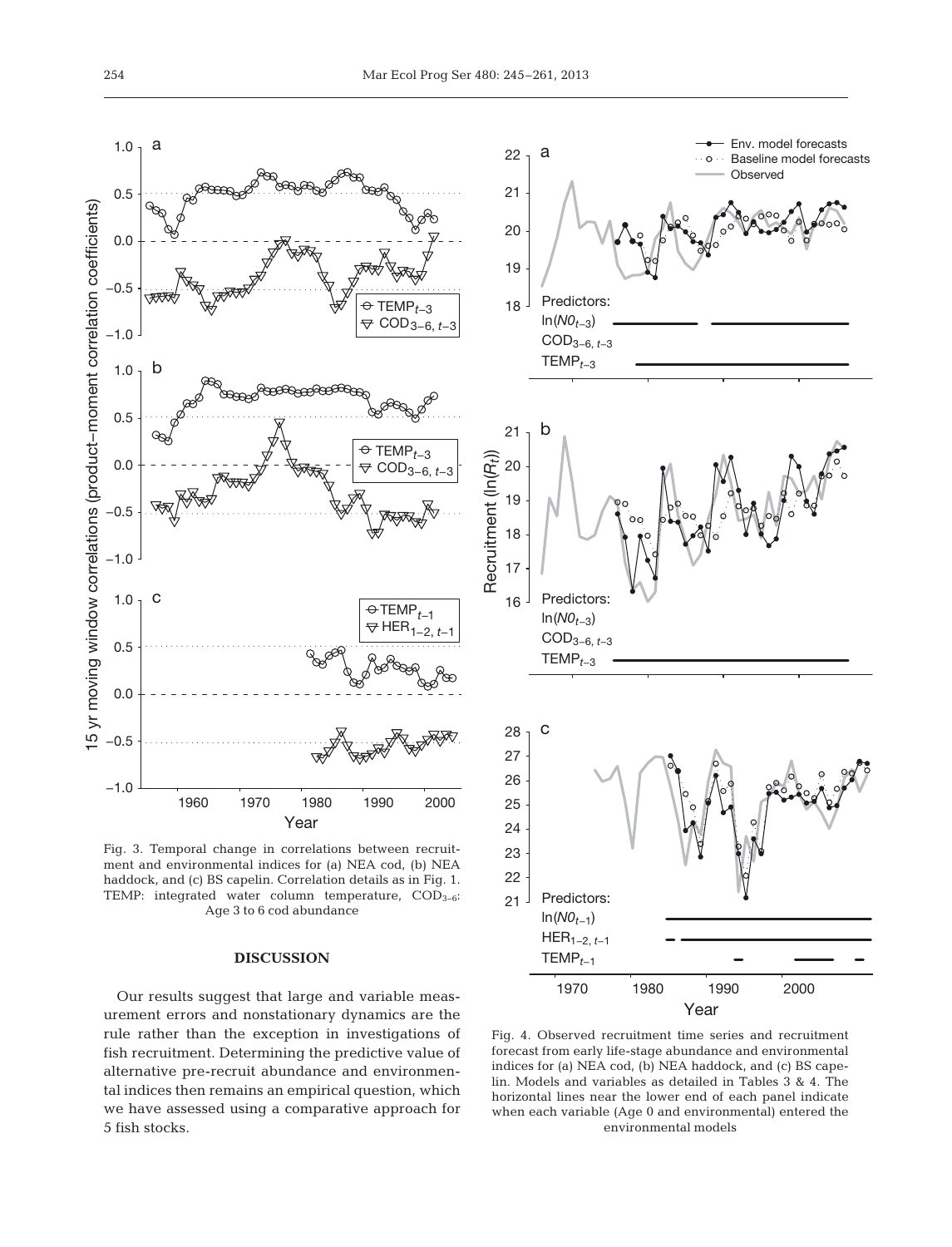

Fig. 5. Temporal change in correlations between walleye pollock recruitment and environmental indices in the (a) Gulf of Alaska and (b) eastern Bering Sea. SST: sea surface temperature, ICE: ice cover index, ATF: Age 3+ arrowtooth flounder abundance, PRED: aggregated predator index. Further details as in Fig. 1

## **Predictive value of larval compared to juvenile abundance indices**

Our findings show that different life-history stages predict recruitment better in different populations. Indices of the abundance of older life-history stages in some cases (BS capelin, GOA walleye pollock), but not all (NEA cod, NEA haddock, and EBS walleye pollock), provided better bases for predicting recruitment than earlier life-history stages such as indices of egg or larval abundance. Low correlation between the recruitment and the larval index for the BS capelin is consistent in particular with variable predation by immature herring on capelin larvae (e.g. Hjermann et al. 2004). This low correlation is probably not only due to noise. In a regression analysis using the same larval index, it was found that 64% of its variability could be explained by capelin stock size and indices of prey (zooplankton) and predators (cod, feeding on the spawners, and herring, feeding



Fig. 6. Observed recruitment time series and recruitment forecast from pollock early life-stage abundance (Age 1) and environmental indices in the (a) Gulf of Alaska and (b) eastern Bering Sea. Models and variables as detailed in Tables 3 & 4. The horizontal lines near the lower end of each panel indicate when each variable (Age 1 and environmental) entered the environmental models

on the larvae) (Stige et al. 2010), suggesting that the index indeed contains a biological signal. Likewise, low correlation between the recruitment and the larval index for the GOA walleye pollock is consistent with high and variable juvenile mortality in this system (Bailey 2000). This finding is in agreement with the results of Bailey et al. (2005), who showed that, over the range of population abundances available at the time, there was no correlation between estimated natality (egg abundance) and recruitment and that the relationship between recruitment and estimates of stage-specific abundances from life tables (some values were interpolated) became stronger for the older predictor variables. The authors found a weakly positive correlation of recruitment with estimated late-stage larval abundance, and the strength of the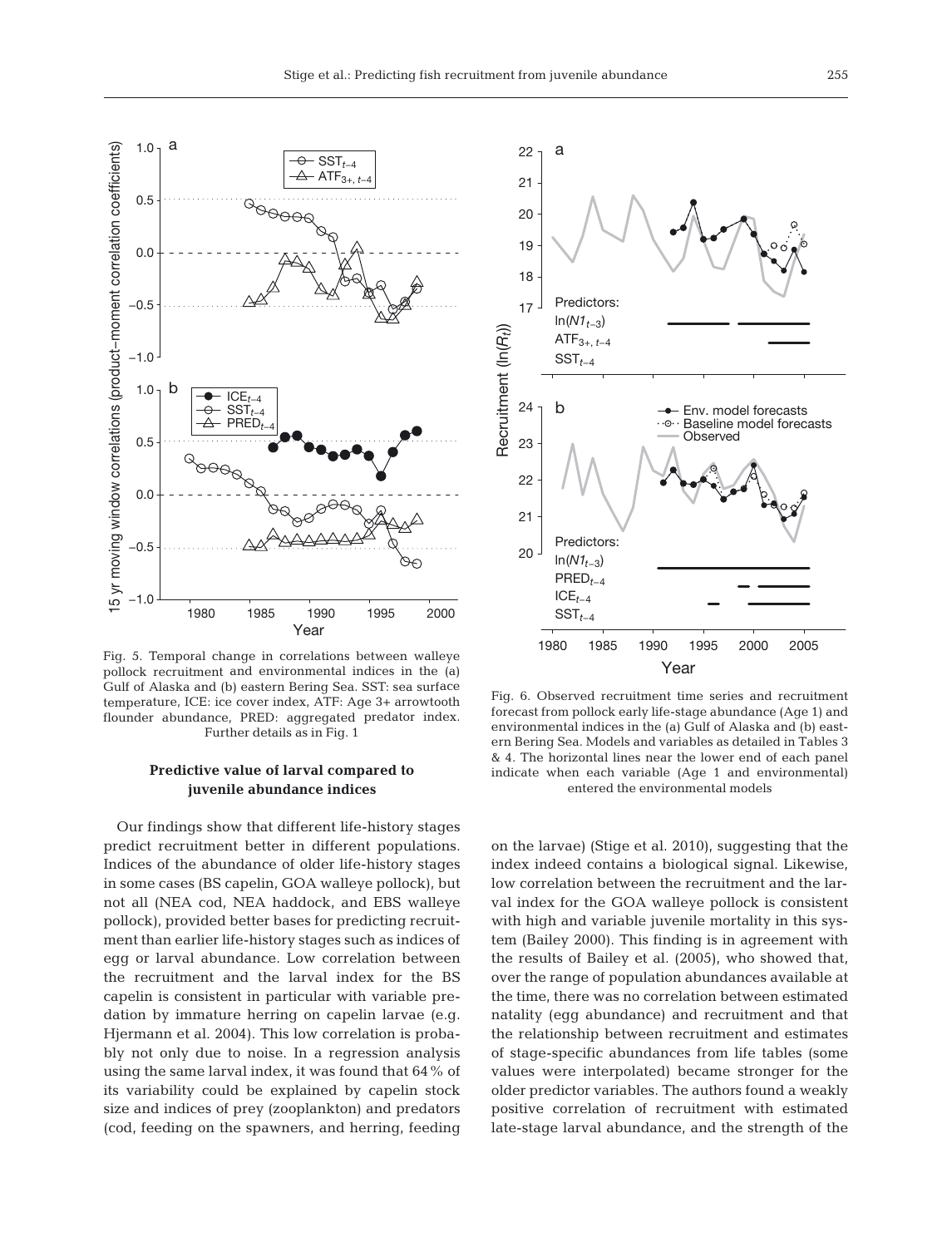relationship increased for Age 0 abundance and Age 1 abundance. These results matched our *a priori* ex pectations, as the forecast should improve with both more accuracy and precision as the forecast target gets closer in time to the predictor variable (Bradford 1992).

For 3 of the 5 stocks examined in our study, NEA cod, NEA haddock, and EBS walleye pollock, the abundances of earlier life stages were better predictors of recruitment strength than were the abundances of later life-history stages. Analyzing the same data for NEA cod to determine when the signal in year-class strength could first be detected, Mukhina et al. (2003) reported that the largest improvement in explanatory power came when going from the spawning stock biomass to the egg stage and suggested that the lower predictive power of later life stages was caused by higher measurement error after the larval stage. According to Mukhina et al. (2003), the signal in year-class strength of NEA cod was thus often determined during the earliest life-history stages (i.e. as eggs), enabling early forecasts of recruitment. Also, Helle et al. (2000) found that an index of 'early juveniles' (~3 mo olds) was more strongly correlated with NEA cod recruitment than was an Age 0 index (~5 mo olds). The Age 0 cod may have begun to settle to the bottom at the time of the pelagic 0-group survey in August and September in the Barents Sea and may thus not have been fully available to the sampling gear (Mukhina et al. 2003). In fact, an Age 0 index calculated from demersal trawls in October to December provided better re cruitment predictions than the pelagic Age 0 index (Mukhina et al. 2003), as did the acoustic Age 1 index for January to March (Table 2). Other possible causes of high measurement error for Age 0 cod include in complete spatial coverage of the survey and schooling behavior (Helle et al. 2000). Likewise, the lower predictive power of Age 2 EBS walleye pollock may have been caused by higher measurement error of this life stage than for Age 1 fish. Age 2 pollock are thought to school higher in the water column, while Age 1 fish are primarily located on the bottom and available to the bottom trawl survey (Duffy-Anderson et al. 2003). Our findings suggest a need for caution when assuming that abundance indices of later life stages always provide better predictions of recruitment than earlier life stages. Our work shows that the opposite is frequently the case, most likely because older life stages may be more difficult to measure due to, for example, wider geographical and vertical distributions, aggregative behavior, and net-escapement behavior.

## **Consistency of correlations between juvenile indices and recruitment**

In all but 2 stocks investigated (EBS walleye pollock and BS capelin), the relationship between the best index of pre-recruit abundance and the abundance of recruits varied strikingly over time. In other words, we found that the best life stage to use as a predictive indicator of eventual recruitment may change over time. One reason for such a change is that the predictive value of a given pre-recruit index can be modified by changes in the mortality during the subsequent life stages.

In the GOA, we found a positive correlation between pollock larvae and recruitment in the 1980s, but the correlation weakened and became negative in the 1990s. Bailey (2000) also investigated the relationship between different pre-recruit life-history stages and recruitment in GOA walleye pollock. He showed that, prior to 1989, larval mortality was inversely related to recruitment at Age 2 for the 1981 to 1988 year classes, but after 1988, larval mortality and recruitment became decoupled. He attributed this shift to a gradual trend of increasing juvenile mortality, which eventually surpassed the larval mortality. The increasing mortality of juveniles was presumed to be linked to a trend of increasing predation potential in the ecosystem, most closely associated with a dramatic increase in arrowtooth flounder *Atheresthes stomias*.

For the NEA cod in the Barents Sea, the Age 0 recruitment correlation appeared to break down for a period around the 1980s. One possible reason for this breakdown is the effect of cannibalism. Consistent with this hypothesis is the finding that NEA cod spawning stock biomass was correlated with calculated Age 1 but not Age 3 abundance in a virtual population analysis with cannibalism included (Yara gina et al. 2009). This result indicated that cannibalism, particularly on 1 to 2 yr olds, affected the yearclass strength. However, counter to this hypothesis, analyses of stomach contents suggested that the levels of cannibalism on Age 1 to Age 3 cod were not particularly high in the 1980s (compared to high levels from 1947 to 1965 and then again in the 1990s; Yaragina et al. 2009).

The changing correlations should be interpreted with considerable caution because they are likely to reflect both biological and sampling issues, as catchability is likely to have varied over time. For example, the increasing correlation between the recruitment and the Age 2 index for the EBS walleye pollock seems unlikely to have a demographic basis, as the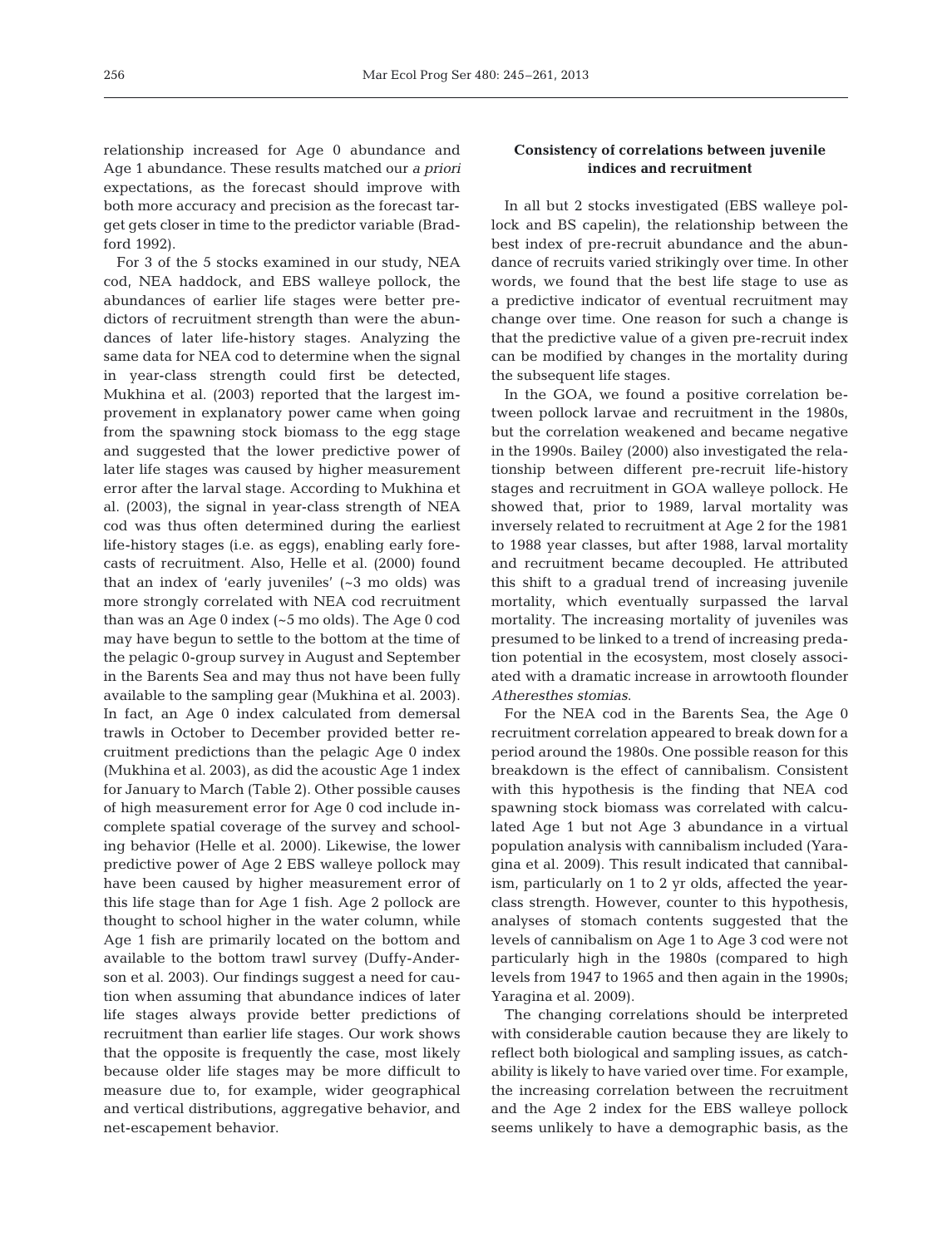correlation between the recruitment and the Age 1 index was consistently strong in the same period. For the NEA cod and haddock, the correlations with egg and larval indices showed similar trends as the correlations with the Age 0 indices, supporting the hypothesis of a biological basis—a basis that should be considered for further research.

## **The value of using environmental correlates to predict recruitment**

#### A fisheries management perspective

Although few stock-assessment working groups have developed predictions of recruitment based on a combination of stock and environmental variables, there appears to be a growing trend in the number of such models (ICES 2011). Our results support the findings of several previous studies that environmental variables contribute significantly to explaining recruitment variation retrospectively, both in the BS (e.g. Ottersen & Sundby 1995, Mukhina et al. 2003, Dingsør et al. 2007, Stige et al. 2010), the GOA (Duffy-Anderson et al. 2002, Ciannelli et al. 2004, Bailey et al. 2005), and the EBS (Mueter et al. 2006, 2011). Fewer studies have assessed if environmental variables improve predictions of future recruitment (but see e.g. MacKenzie et al. 2008, Zabel et al. 2011). We found that inclusion of environmental variables in some of our study cases improved recruitment forecasts considerably and in the remaining cases had only minor influence on the accuracy of the forecasts. The incorporation of environmental variables into models for predicting recruitment 1 yr ahead improved forecasts of recruitment for NEA haddock and GOA walleye pollock, although the improvement was only statistically significant for NEA haddock.

Fisheries managers may use forecasts of recruitment a few years ahead to set catch limits that buffer some of the effects of the interannual variability in productivity. For fishermen, abrupt changes in catches are clearly undesirable. In the harvest control rule for the NEA cod, for example, the total allowable catch (TAC) is set based on the stock forecasts, taking into account the predicted recruitment of 3 yr olds 3 yr ahead, with the constraint that the TAC should change by no more than 10% from the previous year (ICES 2010). The NEA haddock is managed using a 1 yr forecast with the constraint that the TAC should change by no more than 25% from the previous year (ICES 2010). Under such a scheme, improvements in forecast strength by use of environmental information, as shown here for the NEA haddock, can potentially improve the quality of the advice and reduce the uncertainty in setting the TAC. Note that such short-term predictions do not necessarily require predictions of environmental conditions, as the predictions can be based on current environmental conditions within the 3 yr forecast window.

Use of environmental information in recruitment forecasts can also potentially increase the average catches in the fisheries and reduce the risk of over exploitation, especially for short-lived species with strong links between environmental conditions and recruitment (De Oliveira & Butterworth 2005). However, if recruitment-environment correlations are weak, accounting for environmental information may lead to more uncertain and variable recruitment predictions and to lower average catches (De Oliveira & Butterworth 2005). While our modeling accounted for some of the uncertainties arising from using environmental information to predict recruitment, the full implications of using such predictions in a management context remains to be assessed. In particular, there is a need for studies that simulate alternative management actions to evaluate both the potential gains and risks of different approaches (e.g. Roel et al. 2004, De Oliveira & Butterworth 2005).

## Unstable recruitment–environment correlations

Despite the moderately positive results that we found, there are also disadvantages in the use of environmental information to predict recruitment. Reviewing published recruitment–environmental correlations that were retested when more data had become available, Myers (1998) found that few of the established correlations remained significant. There were a few exceptions, such as temperature– recruitment correlations toward the edges of the distribution ranges of species, which generally were robust.

Inconsistent correlations between the environmental indices and recruitment may have contributed to reduce the predictive value of the environmental variables in the present study. The recruitment– environment correlations for nearly all of the frequently selected environmental variables in the forecast models were found to cycle in and out of statistical significance:  $HER_{1-2}$  for BS capelin, TEMP for NEA cod and haddock, PRED and ICE for EBS walleye pollock, and ATF<sub>3+</sub> for GOA walleye pollock.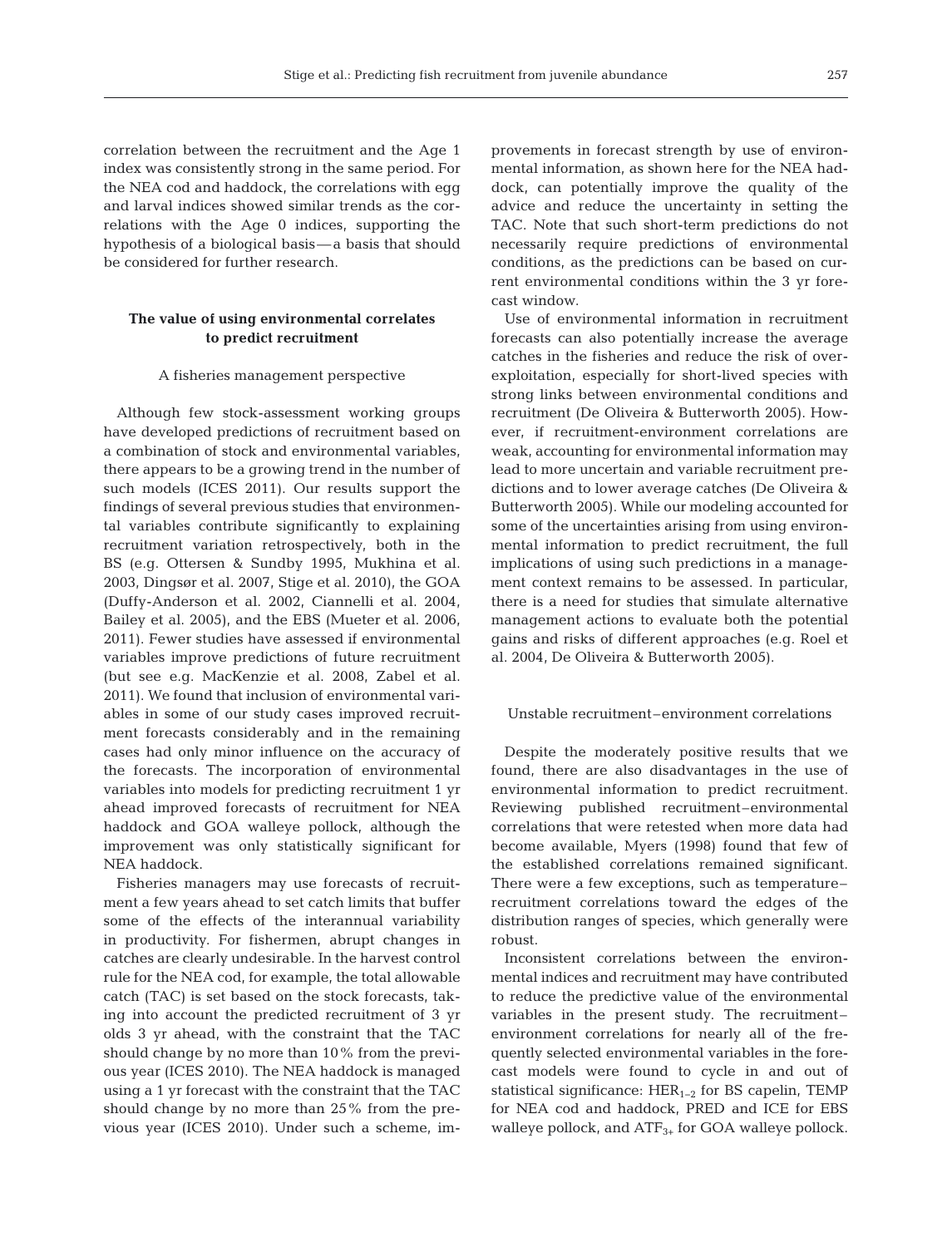It may be noted that the recruitment–temperature correlation for NEA haddock was among the more stable ones, being significant except from the very beginning of the period studied. Also, this was the only stock for which the environmental indices significantly improved the forecast for the time series as a whole. Our results regarding the changing relevance of temperature for the recruitment of the NEA cod in the Barents Sea are consistent with results of Ottersen et al. (2006), who proposed the finding to be caused by increased sensitivity of age-truncated stocks to climate fluctuations. In a recent meta-analysis of 42 North Atlantic fish stocks, Ottersen et al. 2013, this Theme Section) found that non-stationarity in the relationship between spawning stock biomass, temperature, and recruitment is the rule rather than the exception, but that age-truncation in general is not linked to changes in recruitment dynamics.

## Nonlinear and nonadditive environmental effects

Nonlinear and nonadditive effects of environmental factors on juvenile survival are likely to have reduced the forecast value of the environmental indices when using the simplistic approach chosen in the present study. This can be exemplified by the GOA walleye pollock. Zhang et al. (2010) made Age 4 GOA pollock recruitment forecasts that accounted for the effects of Age 1 abundance, threshold effects of arrowtooth flounder biomass that became important when arrowtooth flounder became the dominant biomass species in the groundfish community, and autocorrelation terms that may be related to inter year-class effects. These authors found that strong, nonlinear threshold effects of environmental variables on pollock recruitment improved the amount of variability accounted for to 81%, more than accounted for by the Age 1 abundance alone (31%). Our results did not show the same improvement in explaining GOA pollock recruitment when environmental correlates were added. We suspect that our modeling framework contributes to the discrepancy in our results. Our environmental model did not account for nonlinear or threshold effects. The im portance of nonlinear and nonstationary interactions will challenge those wanting to use environmental correlates in assessment models. However, their incorporation will be necessary if we are to improve our ability to account for the effects of demographic and environmental variables on the dynamics of fish populations (Rothschild 2000, Duffy-Anderson et al. 2005, Litzow & Ciannelli 2007).

#### Simple models of complex dynamics

Our study exemplifies that correlations between recruitment and both environmental and early lifestage abundance indices may cycle in and out of significance. For example, temperature may be an important factor for explaining recruitment variations for a while, and then this effect becomes overwhelmed by effects of an increase in the abundance of predators. Similarly, an increase in predation on juveniles can lead to a weaker link between larval abundance and recruitment (Bailey 2000). Thus, there are periods when the population seems responsive to some variables, but then the dominance seems to shift to other variables. The shifting importance of environmental factors may be due to shifting importance of the life stage they are influencing (as exemplified by the changing correlations between the various pre-recruit indices and recruitment in the present study), changes in the magnitude of the environmental factor (here exemplified by the increasing dominance of arrowtooth flounder in the GOA), and indirect or interacting effects (here exemplified by the arrowtooth flounder effect in the GOA likely being threshold-like rather than linear). The results thus reflect the complexity in specific responses to ecosystem changes. For most marine species, the available time series are too short to understand the full complexity of the many interacting factors that influence recruitment. Long time series are also needed to detect the effects of slowly changing environmental variables. Recent studies have demonstrated nonlinear changes in the Bering Sea ecosystem dynamics (Hunt et al. 2011) and a combination of a gradual increase in predator abundance and nonlinear interaction effects of predators and temperature on pollock recruitment in the Gulf of Alaska (Zhang et al. 2010). Given the simplistic approach taken in the present study, predicting recruitment from linear regression models fitted to short time series, the moderately positive results regarding the value of using environmental information is encouraging. In short, our results show that even if marine systems are complex, even simple attempts at using environmental information to predict fish recruitment may be better than ignoring such information.

*Acknowledgements.* We thank The Research Council of Norway (RCN) for funding the workshop Tropharct through the MICO project (Match/Mismatch and Ecosystem). We are greatly in debt to all of the people who made available the data used in the study. We are thankful for an RCN grant to L.C.S. through the ADMAR project, an NSF grant to G.L.H., and a CAMEO grant to M.E.H. This work is a product of the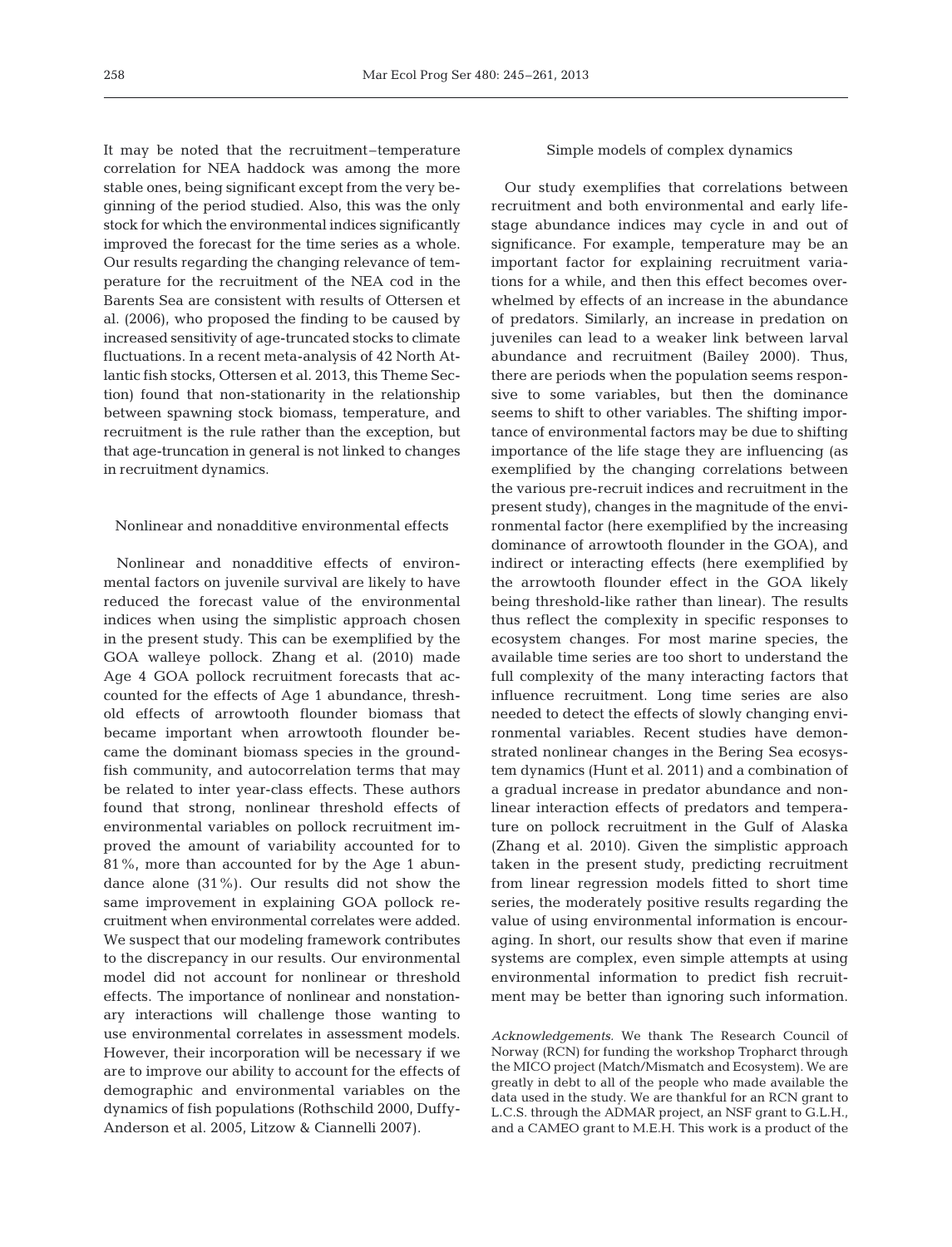IMBER regional program, Ecosystem Studies of Sub-Arctic Seas (ESSAS). The findings and conclusions in the paper are those of the authors and do not necessarily represent the views of the National Marine Fisheries Service, NOAA. We thank T. J. Quinn II, J. Napp, M. Mauritzen, and 3 anonymous reviewers for helpful comments on earlier versions of the manuscript.

#### LITERATURE CITED

- ► Alheit J, Hagen E (1997) Long-term climate forcing of European sardine and herring populations. Fish Oceanogr 6: 130−139
- ▶ Andonegi E, Fernandes JA, Quincoces I, Irigoien X and others (2011) The potential use of a Gadget model to predict stock responses to climate change in combination with Bayesian networks: the case of the Bay of Biscay anchovy. ICES J Mar Sci 68: 1257−1269
	- Aydin K, Gaichas S, Ortiz I, Kinzey D, Friday N (2007) A comparison of the Bering Sea, Gulf of Alaska, and Aleutian Islands Large Marine Ecosystems through food web modeling. NOAA Tech Memo NMFS-AFSC-178
- ► Bailey KM (2000) Shifting control of recruitment of walleye pollock *Theragra chalcogramma* after a major climate and ecosystem change. Mar Ecol Prog Ser 198:215-224
- ► Bailey KM, Ciannelli L, Bond NA, Belgrano A, Stenseth NC (2005) Recruitment of walleye pollock in a physically and biologically complex ecosystem. Prog Oceanogr 67: 24−42
- ▶ Beamish RJ (1993) Climate and exceptional fish production off the west coast of North America. Can J Fish Aquat Sci 50: 2270−2291
- ▶ Beaugrand G, Brander KM, Alistair Lindley J, Souissi S, Reid PC (2003) Plankton effect on cod recruitment in the North Sea. Nature 426:661-664
- ▶ Blood DM (2002) Low-temperature incubation of walleye pollock (*Theragra chalcogramma*) eggs from the southeast Bering Sea shelf and Shelikof Strait, Gulf of Alaska. Deep-Sea Res II 49:6095-6108
- ▶ Borja A, Uriarte A, Egaña J, Motos L, Valencia V (1998) Relationships between anchovy (*Engraulis encrasicolus*) recruitment and environment in the Bay of Biscay (1967– 1996). Fish Oceanogr 7: 375−380
- ▶ Borja A, Fontán A, Sáenz J, Valencia V (2008) Climate, oceanography and recruitment: the case of the Bay of Biscay anchovy (*Engraulis encrasicolus)*. Fish Oceanogr 17: 477−493
	- Bradford MJ (1992) Precision of recruitment predictions from early life stages of marine fishes. Fish Bull 90:439-453
	- Burnham KP, Anderson DR (2002) Model selection and multimodel inference: a practical information-theoretic approach. Springer, New York, NY
	- Chambers RC, Trippel EA (eds) (1997). Early life history and recruitment in fish populations. Chapman & Hall, London
- ► Chen DG, Ware DM (1999) A neural network model for forecasting fish stock recruitment. Can J Fish Aquat Sci 56: 2385−2396
- ► Ciannelli L, Chan KS, Bailey KM, Stenseth NC (2004) Nonadditive effects of the environment on the survival of a large marine fish population. Ecology 85: 3418−3427
	- Cushing DH (1995) Population production and regulation in the sea. A fisheries perspective. Cambridge University Press, Cambridge
- Cushing (1982) Climate and fisheries. Academic Press, London
- ▶ De Oliveira JAA, Butterworth DS (2005) Limits to the use of environmental indices to reduce risk and/or increase yield in the South African anchovy fishery. Afr J Mar Sci 27: 191−203
- ► Dingsør GE, Ciannelli L, Chan KS, Ottersen G, Stenseth NC (2007) Density dependence and density independence during the early life stages of four marine fish stocks. Ecology 88:625-634
	- Dingsør GE, Bogstad B, Stiansen JE, Subby S (2010) How can we assess recruitment models for (age-3) NEA cod? In: Report of the Arctic Fisheries Working Group Lisbon/Bergen, 22–28 April 2010. ICES, Copenhagen CM 2010/ACOM:05, WD 19
	- Dorn M, Aydin K, Barbeaux S, Guttormsen M, Spalinger K, Wilkins M (2010) Assessment of the walleye pollock stock in the Gulf of Alaska. In: Stock assessment and fishery evaluation report for the groundfish resources of the Bering Sea and Aleutian Islands regions. North Pacific Fishery Management Council, Anchorage, AK
- Drinkwater KF, Loeng H, Megrey BA, Bailey N, Cook RM ➤ (2005) The influence of climate change on North Atlantic fish stocks. ICES J Mar Sci 62: 1203−1204
- Duffy-Anderson JT, Bailey KM, Ciannelli L (2002) Conse-➤ quences of a superabundance of larval walleye pollock *Theragra chalcogramma* in the Gulf of Alaska in 1981. Mar Ecol Prog Ser 243: 179−190
	- Duffy-Anderson JT, Ciannelli L, Honkalehto T, Bailey KM, Sogard SM, Springer AM, Buckley T (2003) Distribution of age-1 and age-2 walleye pollock in the Gulf of Alaska and eastern Bering Sea: sources of variation and implications for higher trophic levels. In: Browman HI, Skiftesvik AB (eds) The big fish bang: Proceedings of the 26th annual larval fish conference. Institute of Marine Research, Bergen, p 381–394
- ► Duffy-Anderson JT, Bailey K, Ciannelli L, Cury P, Belgrano A, Stenseth NC (2005) Phase transitions in marine fish recruitment processes. Ecol Complex 2: 205−218
- ► Fiksen Ø, Jørgensen C, Kristiansen T, Vikebø F, Huse G (2007) Linking behavioural ecology and oceanography: larval behaviour determines growth, mortality and dispersal. Mar Ecol Prog Ser 347: 195−205
- ► Godø OR (1998) What can technology offer the future fisheries scientist—possibilities for obtaining better estimates of stock abundance by direct observations. J Northwest Atl Fish Sci 23: 105−131
- ► Heath MR (1992) Field investigations of the early life stages of marine fish. Adv Mar Biol 28: 1−174
- ► Helle K, Bogstad B, Marshall CT, Michalsen K, Ottersen G, Pennington M (2000) An evaluation of recruitment indices for Arcto-Norwegian cod *(Gadus morhua* L.). Fish Res 48:55-67
- ► Hjermann DØ, Ottersen G, Stenseth NC (2004) Competition among fishermen and fish causes the collapse of Barents Sea capelin. Proc Natl Acad Sci USA 101: 11679−11684
	- Hjermann DØ, Bogstad B, Eikeset AM, Ottersen G, Gjøsæter H, Stenseth NC (2007) Food web dynamics affect Northeast Arctic cod recruitment. Proc R Soc Lond B Biol Sci 274: 661−669
	- Hjort J (1914) Fluctuations in the great fisheries of northern Europe viewed in the light of biological research. Rapp P-V Réun Cons Int Explor Mer 20: 1−228
- ▶ Hollowed A, Barange M, Ito SI, Kim S, Loeng H, Peck MA (2011) Effects of climate change on fish and fisheries: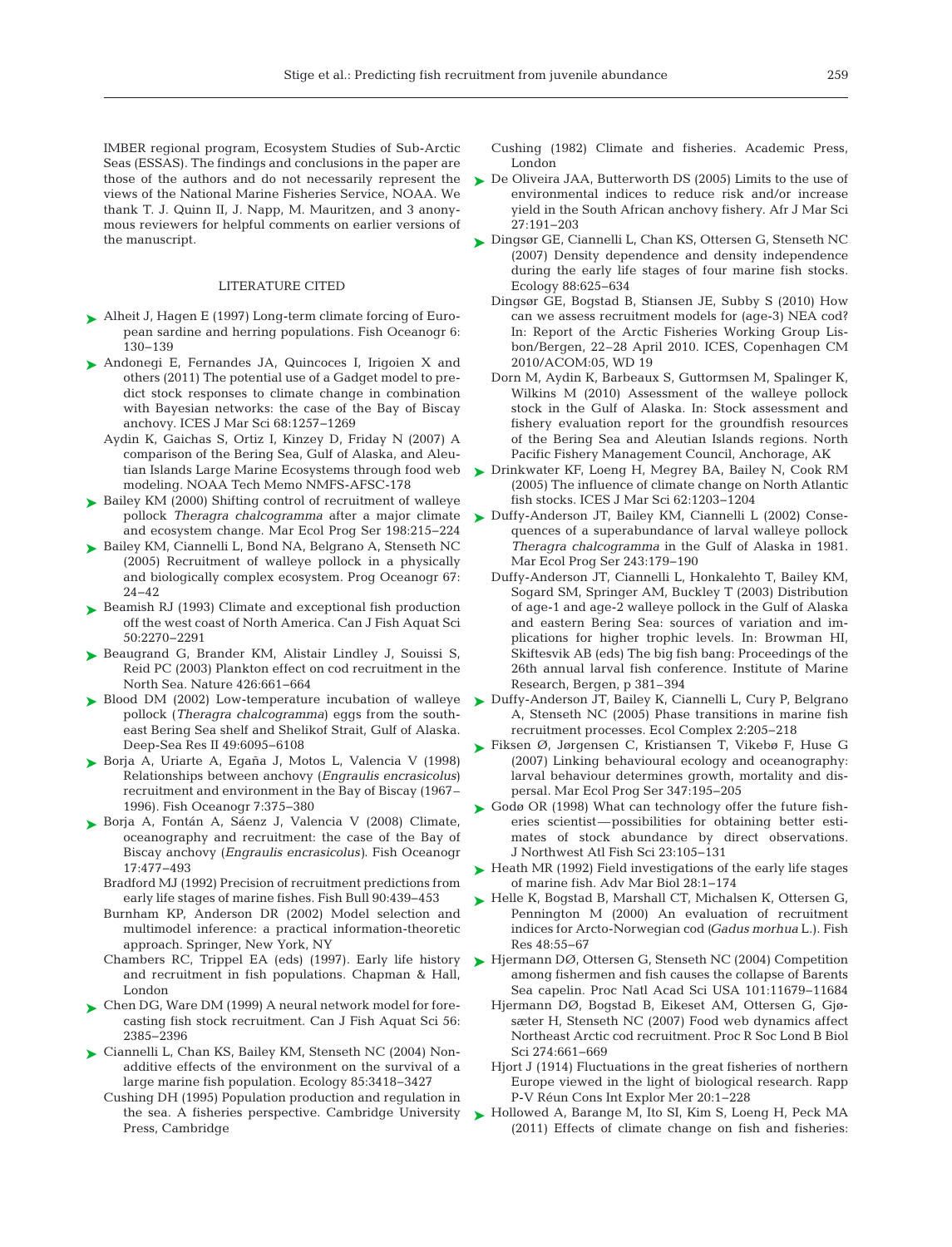forecasting impacts, assessing ecosystem responses, and evaluating management strategies. ICES J Mar Sci 68: 984−985

- ► Houde ED (1994) Differences between marine and freshwater fish larvae: implications for recruitment. ICES J Mar Sci 51:91–97
- ► Houde ED (2008) Emerging from Hjort's shadow. J Northwest Atl Fish Sci 41:53-70
- ► Hunt GL Jr, Coyle KO, Eisner LB, Farley EV and others (2011) Climate impacts on eastern Bering Sea foodwebs: a synthesis of new data and an assessment of the Oscillating Control Hypothesis. ICES J Mar Sci 68: 1230−1243
- ► Hurvich CM, Tsai CL (1989) Regression and time series model selection in small samples. Biometrika 76: 297−307 Ianelli JN, Barbeaux S, Honkalehto T, Kotwicki S, Aydin K, Williamson N (2010) Assessment of the walleye pollock
	- stock in the Eastern Bering Sea. In: Stock assessment and fishery evaluation report for the groundfish resources of the Bering Sea and Aleutian Islands regions. North Pacific Fishery Management Council, Anchorage, AK, p 54–156
	- ICES (International Council for the Exploration of the Sea) (2007) Report of the Arctic Fisheries Working Group (AFWG), 18−27 April 2007, Vigo, Spain. ICES CM 2007/ ACFM: 16, ICES, Copenhagen
	- ICES (2010) Report of the Arctic Fisheries Working Group (AFWG), 22−28 April 2010, Lisbon, Portugal/Bergen, Norway. ICES CM 2010/ACOM:05, ICES, Copenhagen
	- ICES (2011) Report of the Study Group on Recruitment Forecasting (SGRF), 17−20 October 2011, Copenhagen, Denmark. ICES CM 2011/ACOM:31, ICES, Copenhagen
- Litzow MA, Ciannelli L (2007) Oscillating trophic control ➤ induces community reorganization in a marine ecosystem. Ecol Lett 10: 1124−1134
- ► Logerwell EA, Mantua N, Lawson PW, Francis RC, Agostini VN (2003) Tracking environmental processes in the coastal zone for understanding and predicting Oregon coho (*Oncorhynchus kisutch*) marine survival. Fish Oceanogr 12: 554−568
- ► MacKenzie BR, Horbowy J, Köster FW (2008) Incorporating environmental variability in stock assessment: predicting recruitment, spawner biomass, and landings of sprat (*Sprattus sprattus)* in the Baltic Sea. Can J Fish Aquat Sci 65: 1334−1341
- ► Mueter FJ, Ladd C, Palmer MC, Norcross BL (2006) Bottomup and top-down controls of walleye pollock (*Theragra chalcogramma*) on the eastern Bering Sea shelf. Prog Oceanogr 68: 152−183
- ▶ Mueter FJ, Bond NA, Ianelli JN, Hollowed AB (2011) Expected declines in recruitment of walleye pollock (*Thera gra chalcogramma*) in the eastern Bering Sea under future climate change. ICES J Mar Sci 68: 1284−1296
	- Mukhina NV (1992) Results of the ichthyoplankton investigations in the Norwegian and Barents Seas in 1959–1990. In:Belikov SV, Mukhin AI, Savvatimsky PI, Tretyak VL, Shevelev MS, Shleinik VN (eds) Ekologicheskie problemy Barentseva moria. PINRO, Murmansk (in Russian), p 62–102
- ▶ Mukhina NV, Marshall CT, Yaragina NA (2003) Tracking the signal in year-class strength of Northeast Arctic cod through multiple survey estimates of egg, larval and juvenile abundance. J Sea Res 50:57-75
- ▶ Myers RA (1998) When do environment–recruitment correlations work? Rev Fish Biol Fish 8: 285−305
- ▶ Ottersen G, Sundby S (1995) Effects of temperature, wind

and spawning stock biomass on recruitment of Arcto-Norwegian cod. Fish Oceanogr 4:278-292

- Ottersen G, Hjermann DØ, Stenseth NC (2006) Changes in ➤ spawning stock structure strengthen the link between climate and recruitment in a heavily fished cod stock. Fish Oceanogr 15: 230−243
- ▶ Ottersen G, Stige LC, Durant JM, Chan KS, Rouyer TA, Drinkwater KF, Stenseth NC (2013) Temporal shifts in recruitment dynamics of North Atlantic fish stocks: effects of spawning stock and temperature. Mar Ecol Prog Ser 480:205–225
	- Quinn TJ II, Niebauer HJ (1995) Relation of eastern Bering Sea walleye pollock (*Theragra chalcogramma*) recruitment to environmental and oceanographic variables. In: Beamish RJ (ed) Climate change and northern fish populations. Can Spec Publ Fish Aquat Sci 121: 497−507
	- R Development Core Team (2010) R: a language and environment for statistical computing. R Foundation for Statistical Computing, Vienna. www.r-project. org
- ▶ Roel BA, O'Brien CM, Basson M (2004) Management options for the Blackwater herring, a local springspawning stock in the Thames estuary. ICES J Mar Sci 61: 297−307
- ▶ Rothschild BJ (2000) 'Fish stocks and recruitment': the past thirty years. ICES J Mar Sci 57: 191−201
- ▶ Sinclair M, Tremblay MJ (1984) Timing of spawning of Atlantic herring (*Clupea harengus harengus*) populations and the match-mismatch theory. Can J Fish Aquat Sci 41: 1055−1065
	- Sogard SM (1997) Size-selective mortality in the juvenile stage of teleost fishes: a review. Bull Mar Sci 60: 1129−1157
- ► Stige LC, Ottersen G, Dalpadado P, Chan KS and others (2010) Direct and indirect climate forcing in a multispecies marine system. Proc R Soc Lond B Biol Sci 277: 3411−3420
	- Stockhausen WT, Nichol D, Lauth RR, Wilkins M (2010) Assessment of the flathead sole stock in the Bering Sea and Aleutian Islands. In: Stock assessment and fishery evaluation report for the groundfish resources of the Bering Sea and Aleutian Islands regions. North Pacific Fishery Management Council, Anchorage, AK, p 869–968
	- Tereshchenko VV (1996) Seasonal and year-to-year variations of temperature and salinity along the Kola meridian transect. ICES CM 1996/C:11, ICES, Copenhagen
	- Thompson GG, Ianelli JN, Lauth RR (2010) Assessment of the Pacific cod stock in the Eastern Bering Sea and Aleutian Islands area. In: Stock assessment and fishery evaluation report for the groundfish resources of the Bering Sea and Aleutian Islands regions. North Pacific Fishery Management Council, Anchorage, AK, p 243–424
	- Turnock BJ, Wilderbuer TK (2009) Gulf of Alaska arrowtooth flounder stock assessment. In: Stock assessment and fishery evaluation report for the groundfish resources of the Bering Sea and Aleutian Islands regions. North Pacific Fishery Management Council, Anchorage, AK, p 627–680
	- Wilderbuer TK, Nichol DG, Aydin K (2010) Arrowtooth flounder. In: Stock assessment and fishery evaluation report for the groundfish resources of the Bering Sea and Aleutian Islands regions. North Pacific Fishery Management Council, Anchorage, AK, p 697–762
- ▶ Yaragina NA, Bogstad B, Kovalev YA (2009) Variability in cannibalism in Northeast Arctic cod (*Gadus morhua*)